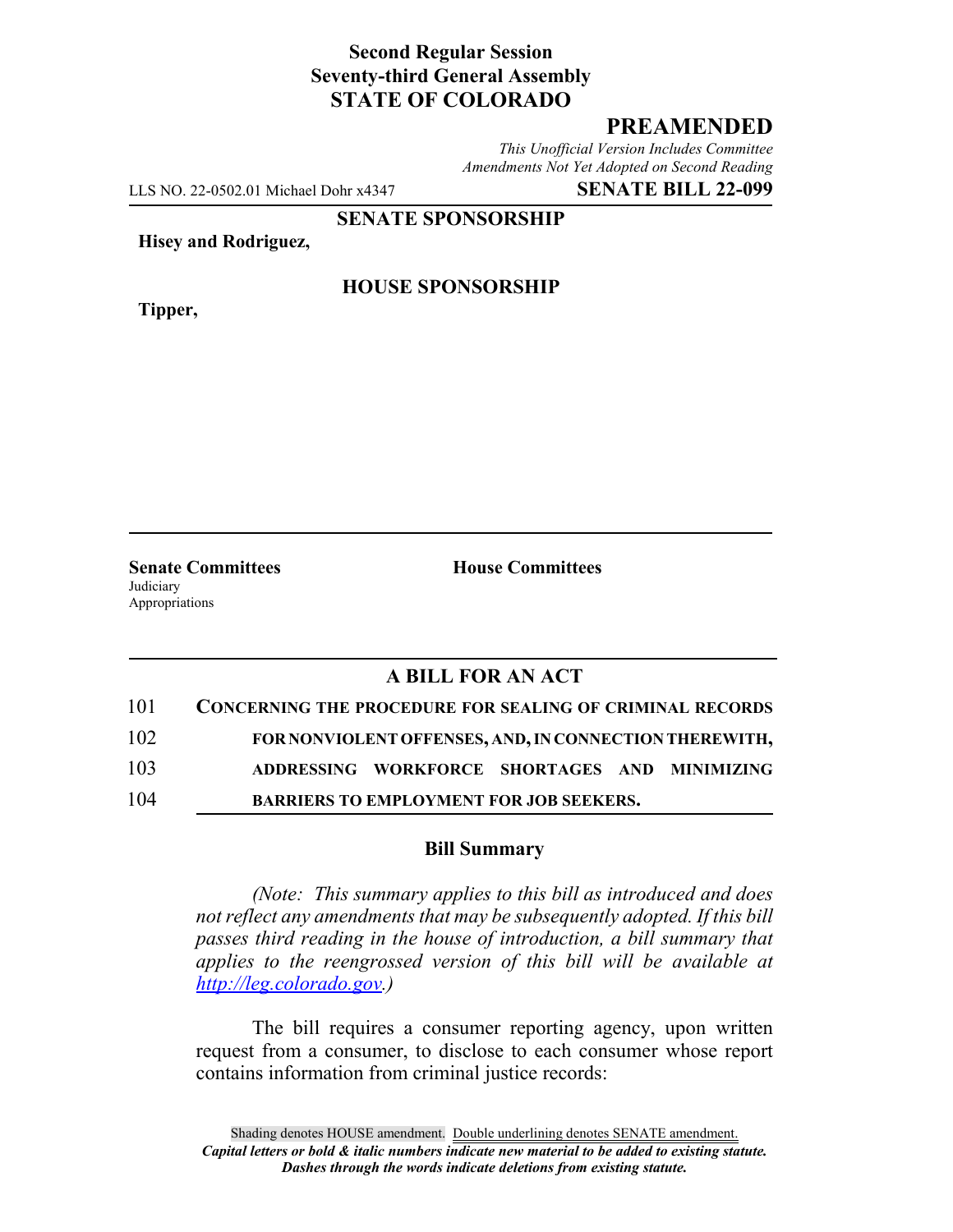- Each source from which the agency compiled the information; and
- The date on which the information was requested.

Currently, there is a process that allows for automatic sealing of criminal justice records for certain drug offenses. The bill extends that automatic sealing to all of the offenses, including civil infractions, that allow the defendant to petition the court for sealing criminal justice records that are not subject to the victims rights act. The bill streamlines the automatic record sealing process. The bill requires the state court administrator to produce an annual report regarding automatic record sealing.

The bill makes it an unfair employment practice to discharge or refuse to promote a person based solely on the contents of a sealed criminal record and makes it an unfair housing practice to refuse to show, sell, transfer, rent, or lease housing based on the contents of a sealed criminal record.

The bill requires the Colorado bureau of investigation to produce an annual report regarding record sealing.

The bill makes clarifying and organizational changes to the record sealing statutes.

| 1              | Be it enacted by the General Assembly of the State of Colorado:             |
|----------------|-----------------------------------------------------------------------------|
| $\overline{2}$ | <b>SECTION 1.</b> In Colorado Revised Statutes, amend 5-18-105              |
| 3              | as follows:                                                                 |
| $\overline{4}$ | <u>5-18-105.</u><br>Consumer reports - accuracy of information.             |
| 5              | <u>Whenever a consumer reporting agency prepares a consumer report, the</u> |
| 6              | agency shall follow reasonable procedures to assure maximum possible        |
| 7              | accuracy of the information concerning the consumer about whom the          |
| 8              | report relates, including the use of the consumer's social security number  |
| 9              | if, in accordance with section $5-18-104$ (1)(c)(I), the consumer's social  |
| 10             | security number is provided to the consumer reporting agency by a person    |
| 11             | intending to use the information contained in a consumer report in          |
| 12             | connection with a credit transaction involving the consumer and the social  |
| 13             | security number was initially provided to the user by the consumer in       |
| 14             | connection with that transaction. A CONSUMER REPORTING AGENCY'S             |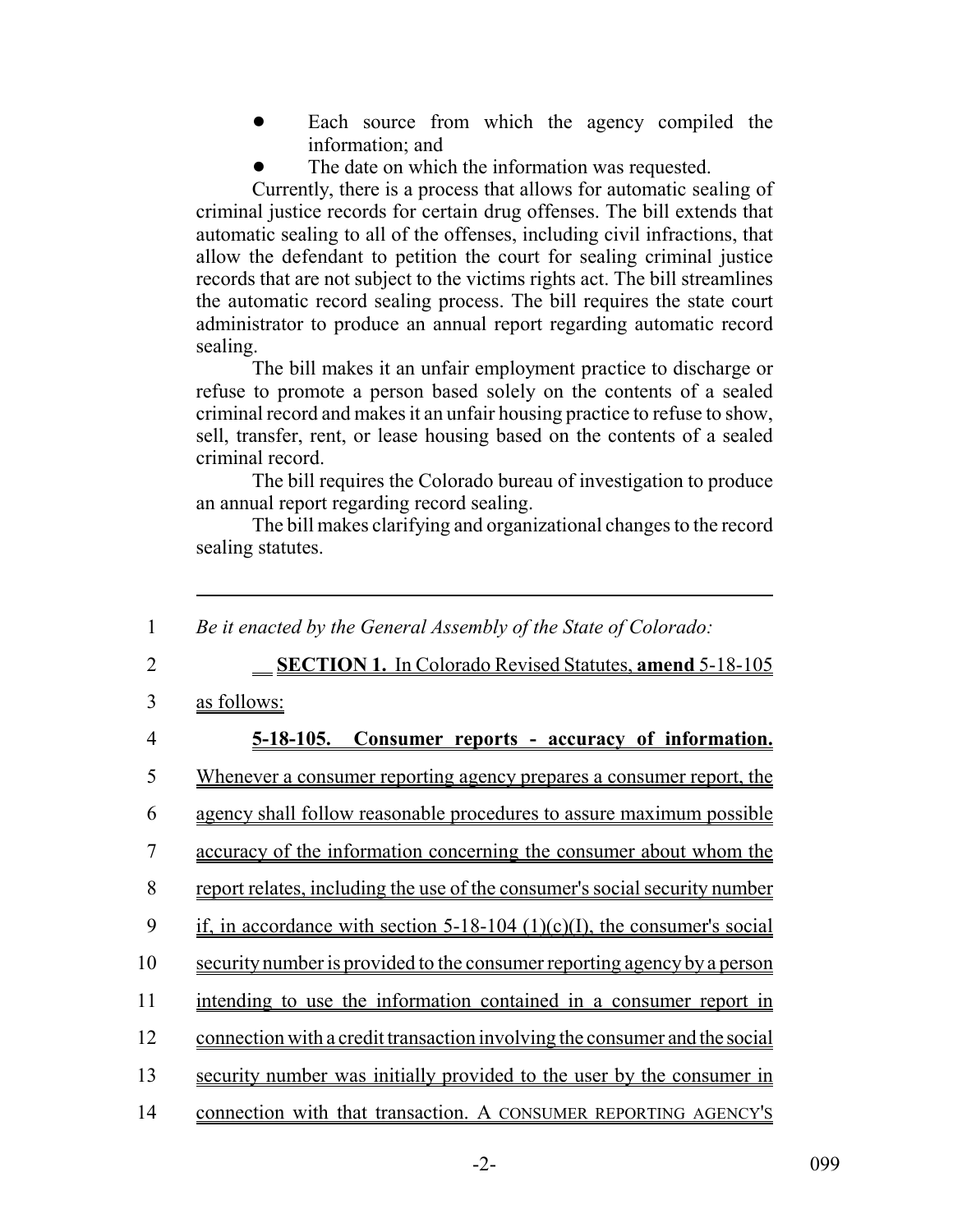1 DUTY OF ACCURACY PURSUANT TO THIS SECTION INCLUDES THE ACCURACY OF CRIMINAL JUSTICE RECORDS, AND THE CONSUMER REPORT AGENCY SHALL EXCLUDE SEALED AND EXPUNGED RECORDS FROM A CONSUMER REPORT, UNLESS OTHERWISE REQUIRED TO DISCLOSE SUCH 5 INFORMATION UNDER STATE OR FEDERAL STATUTE, RULES, OR REGULATIONS. **SECTION 2.** In Colorado Revised Statutes, 5-18-109, **amend** (2); and **add** (1)(e.5) as follows: **5-18-109. Reporting of information prohibited - exceptions.** (1) Except as authorized under subsection (2) of this section, no consumer reporting agency shall make any consumer report containing any of the following items of information: (e.5) SEALED RECORDS, EXPUNGED RECORDS, AND RECORDS THAT 14 DID NOT RESULT IN A CONVICTION; (2) The provisions of subsection (1) of this section do not apply to the case of any consumer report to be used in connection with: (a) A credit transaction involving, or that may reasonably be expected to involve, a principal amount of one hundred fifty thousand dollars or more; OR (b) The underwriting of life insurance involving, or that may reasonably be expected to involve, a face amount of one hundred fifty 22 thousand dollars or more.  $\sigma$ 23 (c) The employment of an individual at an annual salary that 24 equals or is reasonably expected to equal seventy-five thousand dollars or more. **SECTION 3.** In Colorado Revised Statutes, 13-3-117, **amend** (1)(b), (1)(d), (2), and (3); and **add** (1)(a.5) and (4) as follows:

-3- 099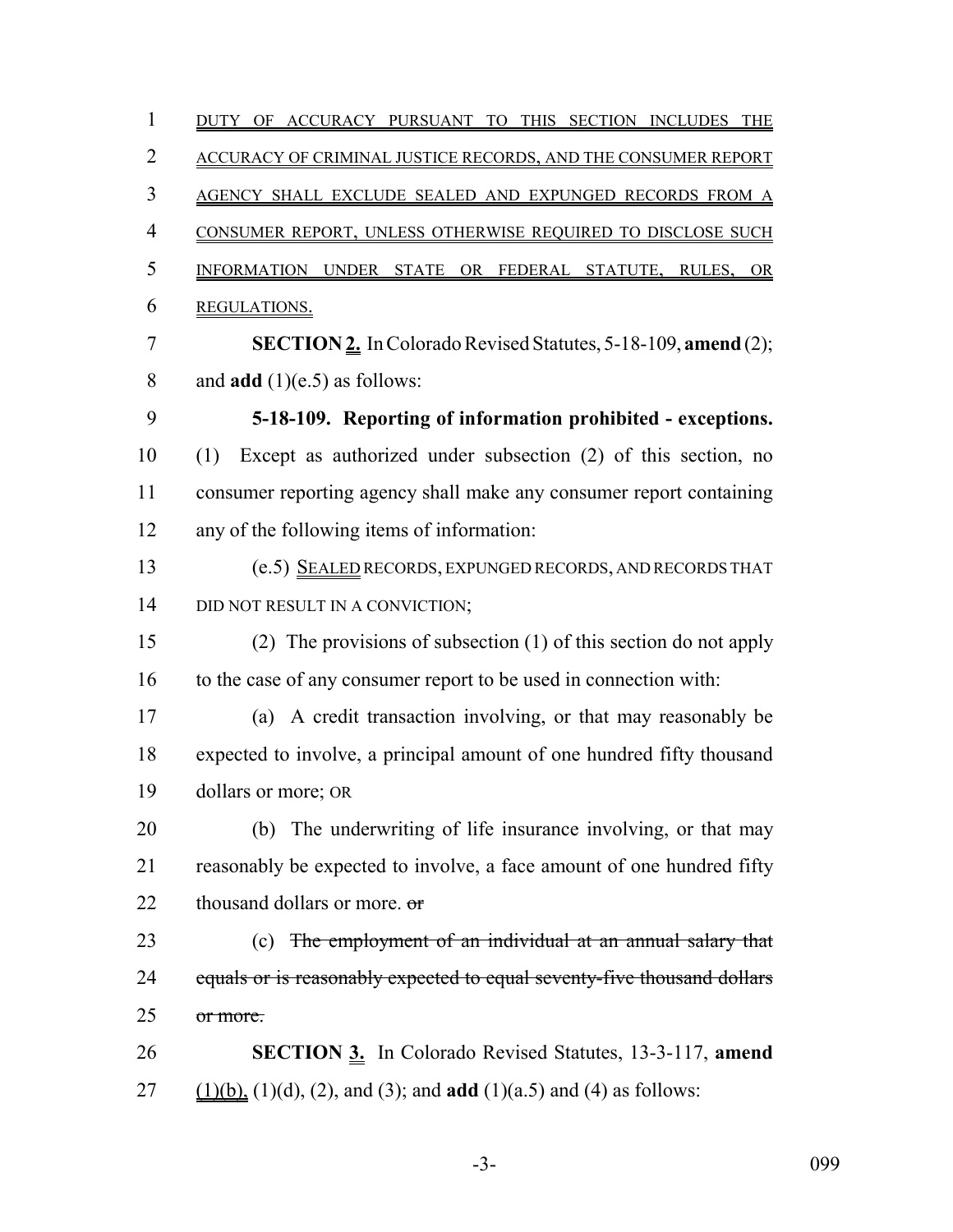| $\mathbf{1}$   | 13-3-117. State court administrator - automatic conviction                 |
|----------------|----------------------------------------------------------------------------|
| $\overline{2}$ | sealing. (1) (a.5) THE STATE COURT ADMINISTRATOR SHALL COMPILE A           |
| 3              | LIST OF ELIGIBLE CONVICTIONS, EXCLUDING CRIMES PURSUANT TO SECTION         |
| $\overline{4}$ | $24-4.1-302(1)$ :                                                          |
| 5              | (I)<br>THAT ARE ELIGIBLE FOR SEALING PURSUANT TO SECTIONS                  |
| 6              | 24-72-703 AND 24-72-706; AND                                               |
| 7              | (II) (A) IF THE JUDGMENT IS FOR A CIVIL INFRACTION, THAT FOUR              |
| 8              | YEARS HAVE PASSED SINCE THE FINAL DISPOSITION OF THE CASE;                 |
| 9              | (B) IF THE CONVICTION IS FOR A PETTY OFFENSE OR MISDEMEANOR,               |
| 10             | THAT AT LEAST SEVEN YEARS HAVE PASSED SINCE THE FINAL DISPOSITION          |
| 11             | OF THE CASE;                                                               |
| 12             | (C) IF THE CONVICTION IS FOR AN ELIGIBLE FELONY, THAT AT                   |
| 13             | LEAST TEN YEARS HAVE PASSED SINCE THE DATE OF THE FINAL                    |
| 14             | DISPOSITION OF ALL CRIMINAL PROCEEDINGS AGAINST THE DEFENDANT OR           |
| 15             | THE RELEASE OF THE DEFENDANT FROM SUPERVISION CONCERNING A                 |
| 16             | CRIMINAL CONVICTION, WHICHEVER IS LATER.                                   |
| 17             | The state court administrator shall use the state conviction<br>(b)        |
| 18             | database and the conviction databases of entities that do not report       |
| 19             | convictions to the state database to compile the list. The state court     |
| 20             | administrator shall compile the list based on a name-based review with     |
| 21             | sufficient points of reference for identification validation as determined |
| 22             | by the state court administrator. The state court administrator must only  |
| 23             | include convictions on the list if sufficient points of validation, as     |
| 24             | determined by the state court administrator, are present. THE STATE        |
| 25             | COURT ADMINISTRATOR SHALL NOT INCLUDE ANY CASE IN WHICH THERE              |
| 26             | IS NO FINAL DISPOSITION ON ALL CHARGES IN THE CASE. THE STATE COURT        |
| 27             | ADMINISTRATOR SHALL NOT INCLUDE ANY JUDGMENTS FOR WHICH THE                |

-4- 099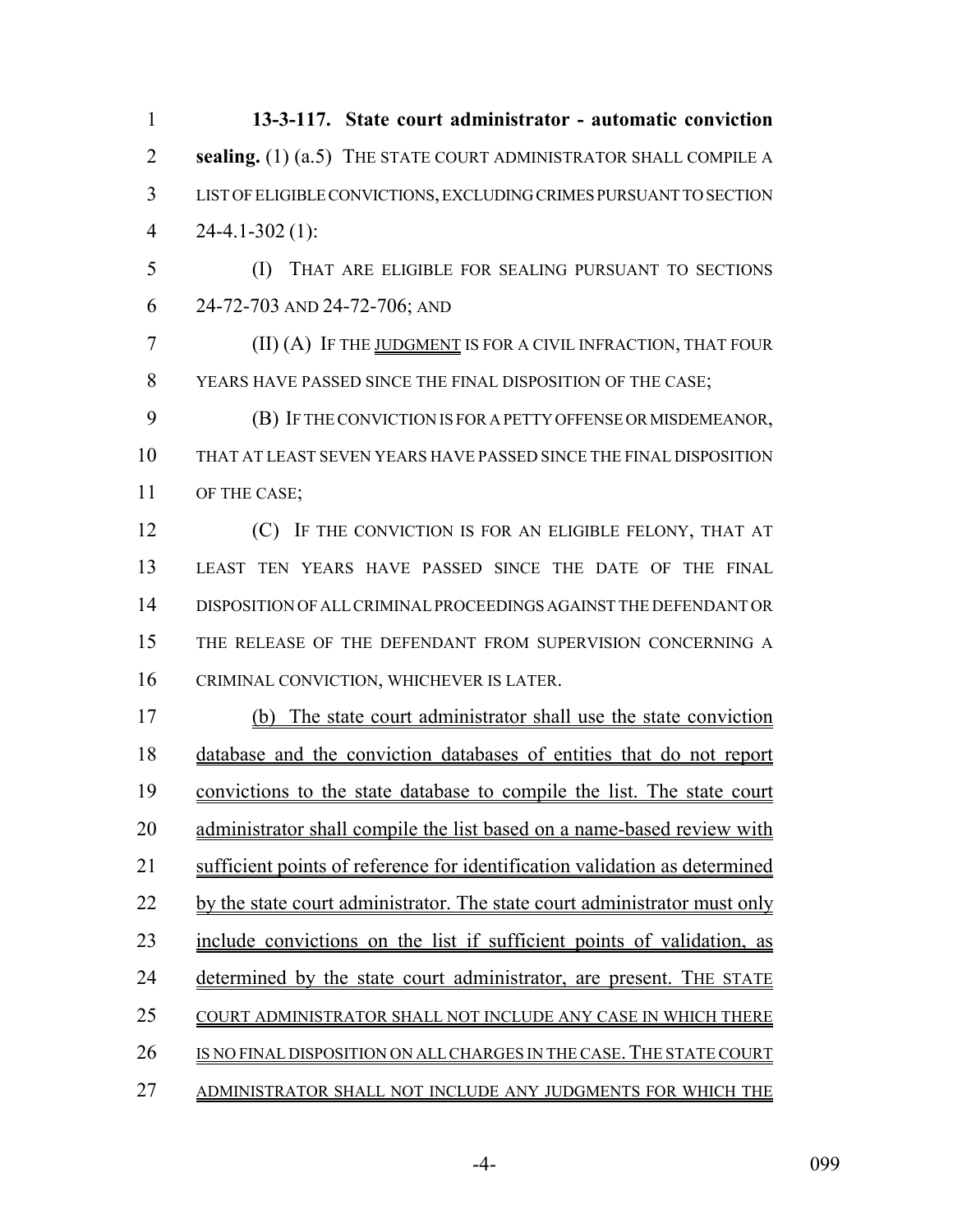| 1 | DEFENDANT HAS AN INTERVENING JUDGMENT DURING THE FOUR-YEAR            |
|---|-----------------------------------------------------------------------|
| 2 | WAITING PERIOD IF THE JUDGEMENT IS FOR A CIVIL INFRACTION AND SHALL   |
| 3 | NOT INCLUDE ANY CONVICTIONS FOR WHICH THE DEFENDANT HAS AN            |
| 4 | INTERVENING CONVICTION DURING THE SEVEN-YEAR WAITING PERIOD IF        |
| 5 | THE CONVICTION IS FOR A PETTY OFFENSE OR MISDEMEANOR OR DURING        |
| 6 | THE TEN-YEAR WAITING PERIOD IF THE CONVICTION IS FOR A FELONY. The    |
| 7 | state court administrator shall sort the list by judicial district of |
| 8 | conviction.                                                           |
| 9 | Beginning July 1, 2024, the state court administrator shall<br>(d)    |
|   |                                                                       |

10 compile the A list OF DRUG CONVICTIONS, MISDEMEANORS, AND PETTY 11 OFFENSES THAT ARE ELIGIBLE pursuant to this subsection (1) on the first 12 Monday of every month and the Colorado bureau of investigation and 13 district attorneys shall complete their review within thirty-five days of 14 receiving a new list. The court shall seal all conviction records eligible for 15 sealing pursuant to the list compiled pursuant to subsection  $(3)(a)$  of this 16 section within fourteen days of receipt of the amended list from each 17 district attorney A QUARTERLY BASIS. THE STATE COURT ADMINISTRATOR 18 SHALL INCLUDE THE ELIGIBLE FELONY CONVICTIONS NOT FOUND IN 19 ARTICLE 18 OF TITLE 18 PURSUANT TO SUBSECTION (1)(a.5) OF THIS 20 SECTION BEGINNING ON JULY 1, 2025.

21 (2) The state court administrator shall forward the list compiled 22 pursuant to subsection  $(1)$  of this section to the Colorado bureau of 23 investigation. EACH DISTRICT ATTORNEY, EXCEPT FOR CIVIL INFRACTIONS. 24 THE STATE COURT ADMINISTRATOR SHALL SEND THE LIST OF CIVIL 25 INFRACTIONS TO BE SEALED WITH THE FINAL LIST PURSUANT TO 26 SUBSECTION (3)(b) OF THIS SECTION TO THE CHIEF JUDGE FOR EACH 27 JUDICIAL DISTRICT. The Colorado bureau of investigation shall compare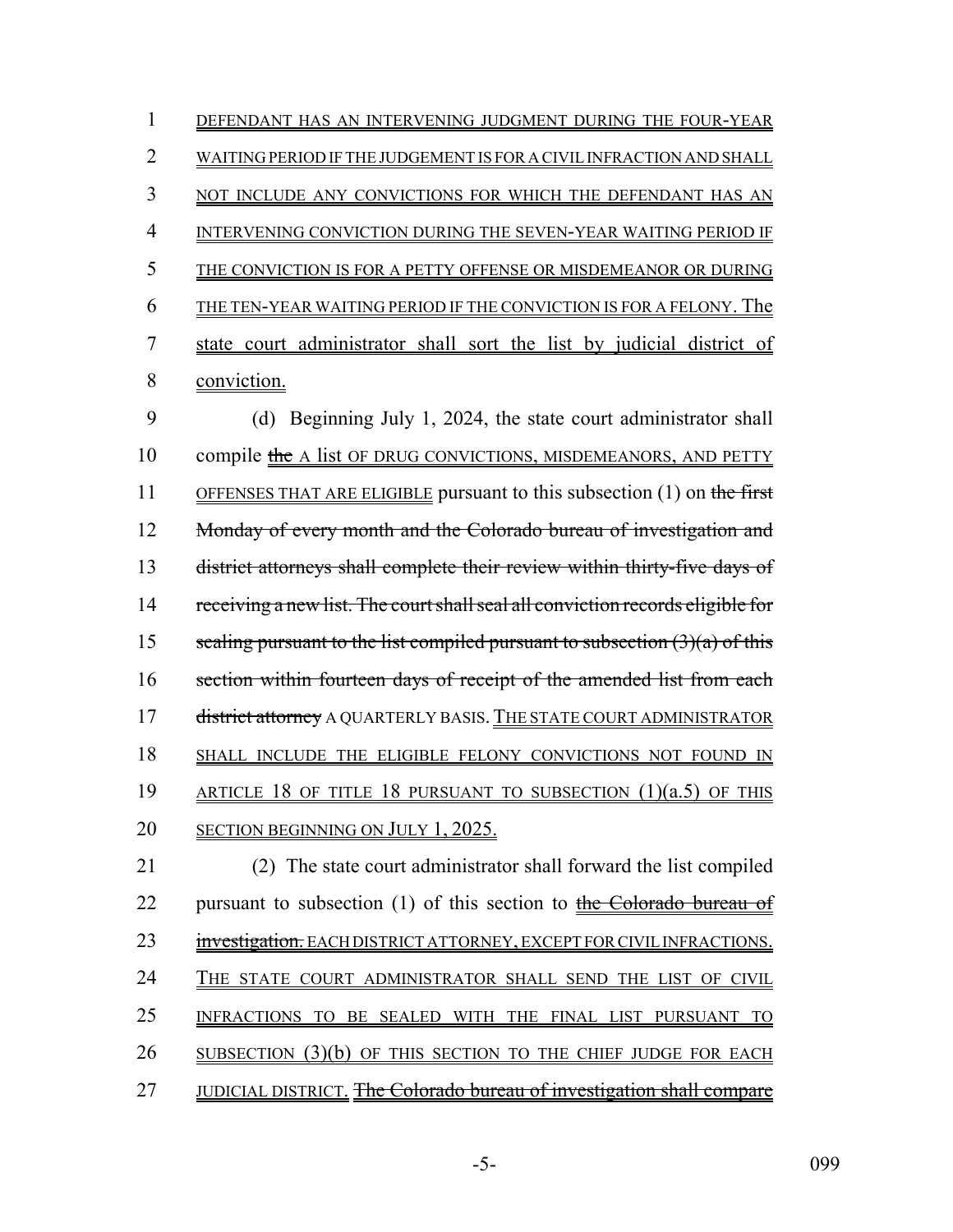| 1  | the list with criminal history reports. The Colorado bureau of                        |
|----|---------------------------------------------------------------------------------------|
| 2  | investigation shall complete the comparison based on a fingerprint-based              |
| 3  | review with sufficient points of reference for identification validation as           |
| 4  | determined by the Colorado bureau of investigation. The Colorado bureau               |
| 5  | of investigation shall remove any convictions from the list from the state            |
| 6  | court administrator in which sufficient identification validation cannot be           |
| 7  | made by the Colorado bureau of investigation and any convictions for                  |
| 8  | which the defendant has an intervening conviction during the seven-year               |
| 9  | waiting period if the conviction is for a petty offense or misdemeanor, or            |
| 10 | during the ten-year waiting period if the conviction is for a felony. The             |
| 11 | Colorado bureau of investigation shall forward each amended list to each              |
| 12 | district attorney.                                                                    |
| 13 | (3) (a) (I) Upon receipt of the list from the <b>Colorado bureau of</b>               |
| 14 | investigation STATE COURT ADMINISTRATOR, each ELECTED district                        |
| 15 | attorney, OR HIS OR HER DESIGNEE, shall remove convictions from the list              |
| 16 | MAY, WITHIN FORTY-FIVE DAYS, OBJECT TO THE INCLUSION OF A                             |
| 17 | CONVICTION ON THE LIST FOR CIRCUMSTANCES in which a condition of                      |
| 18 | THE plea was that the defendant agreed to not have the conviction record              |
| 19 | sealed, and convictions in which the defendant has a pending criminal                 |
| 20 | charge, AN INTERVENING CONVICTION, OR CONVICTIONS THAT ARE                            |
| 21 | INELIGIBLE FOR SEALING. <del>Each district attorney shall send its amended list</del> |
| 22 | the state court administrator. The state court administrator shall                    |
| 23 | <u>compile each of the lists into one final list and sort the convictions by</u>      |
| 24 | judicial district.                                                                    |
| 25 | FOR A FELONY CONVICTION FOR AN OFFENSE NOT IN ARTICLE                                 |
| 26 | 18 OF TITLE 18, IN ADDITION TO THE OBJECTIONS IN SUBSECTION $(3)(a)(I)$               |
| 27 | OF THIS SECTION, EACH DISTRICT ATTORNEY MAY, WITHIN FORTY-FIVE                        |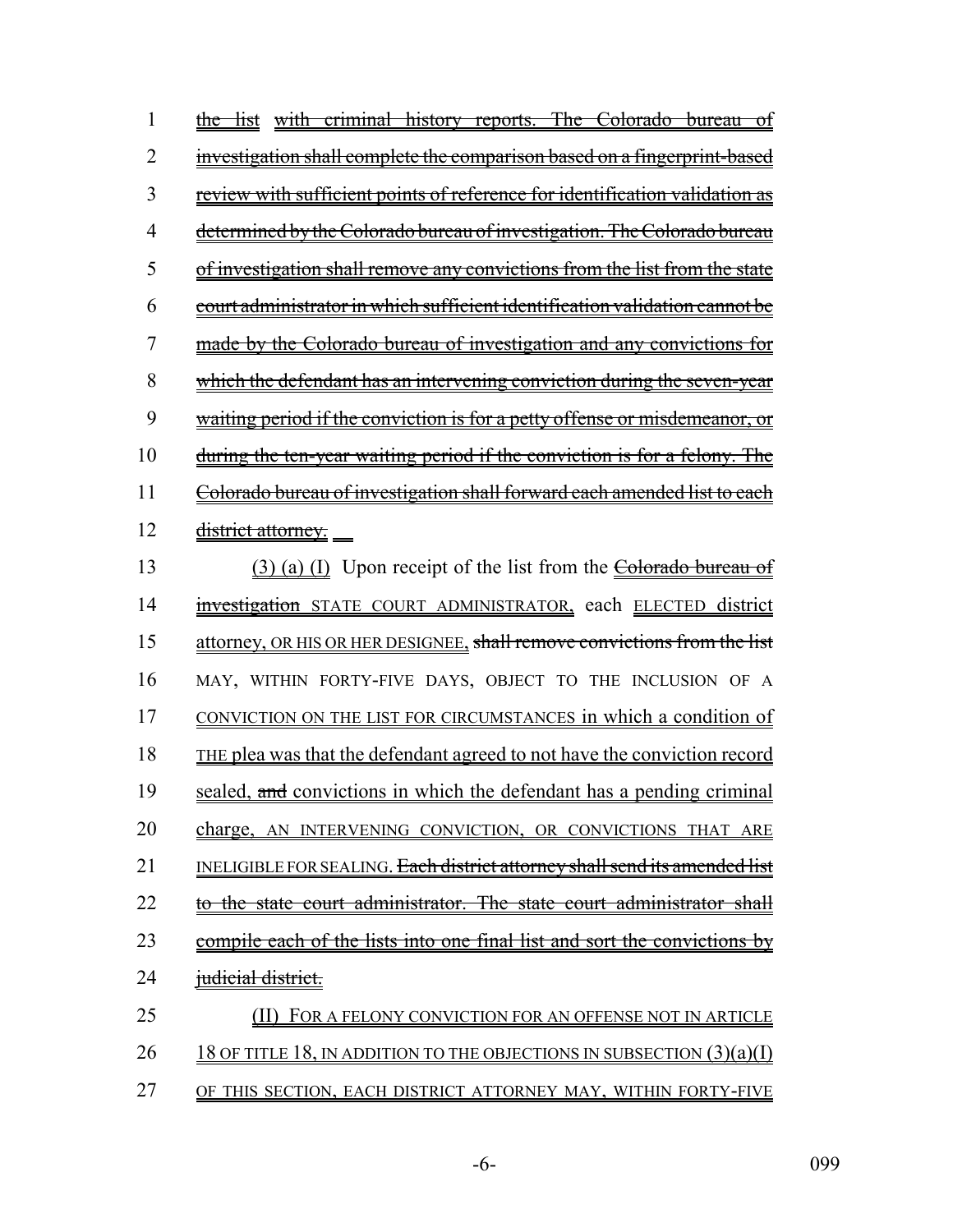| 1              | DAYS, OBJECT WHEN THE DISTRICT ATTORNEY HAS A REASONABLE BELIEF,                                   |
|----------------|----------------------------------------------------------------------------------------------------|
| $\overline{2}$ | GROUNDED IN SUPPORTING FACTS, THAT THE PUBLIC INTEREST AND PUBLIC                                  |
| 3              | SAFETY IN RETAINING PUBLIC ACCESS TO THE CURRENT RECORD OR CASE                                    |
| $\overline{4}$ | OUTWEIGHS THE PRIVACY INTEREST OF, OR ADVERSE CONSEQUENCES TO,                                     |
| 5              | THE DEFENDANT.                                                                                     |
| 6              | EACH DISTRICT ATTORNEY SHALL FILE A NOTICE WITH THE<br>(III)                                       |
| 7              | COURT IN THE CRIMINAL CASE THAT IS THE SUBJECT OF THE RECORD                                       |
| 8              | WITHOUT THE NEED FOR ADDITIONAL SERVICE ON ANY PARTY, NOTING THE                                   |
| 9              | BASIS OF THE OBJECTION.                                                                            |
| 10             | $(IV)$ FOR OBJECTIONS PURSUANT TO SUBSECTION $(3)(a)(II)$ OF THIS                                  |
| 11             | SECTION, THE NOTICE MUST EXPLAIN THE BASIS FOR THE OBJECTION AND                                   |
| 12             | INCLUDE ANY AVAILABLE SUPPORTING DOCUMENTS. IN SUCH CASES, THE                                     |
| 13             | COURT SHALL SERVE NOTICE ON THE DEFENDANT AT THE DEFENDANT'S                                       |
| 14             | LAST KNOWN ADDRESS AND EXPLAIN IN PLAIN LANGUAGE THAT THE                                          |
| 15             | DEFENDANT MAY REQUEST A HEARING ON THE MATTER. IF THE                                              |
| 16             | DEFENDANT REQUESTS A HEARING, THE COURT SHALL PROCEED PURSUANT                                     |
| 17             | TO SECTION 24-72-706.                                                                              |
| 18             | THE STATE COURT ADMINISTRATOR SHALL REMOVE THE                                                     |
| 19             | CONVICTIONS OBJECTED TO BY THE DISTRICT ATTORNEYS FROM THE LIST,                                   |
| 20             | IF ANY, AND THEN COMPILE EACH OF THE LISTS INTO ONE FINAL LIST AND                                 |
| 21             | SORT THE CONVICTIONS BY JUDICIAL DISTRICT. ALL CONVICTIONS FROM                                    |
| 22             | THE INITIAL LISTS SHALL BE INCLUDED UNLESS OBJECTED TO WITHIN THE                                  |
| 23             | FORTY-FIVE-DAY PERIOD AS INELIGIBLE UNDER SUBSECTION $(3)(a)(1)$ ,                                 |
| 24             | $(3)(a)(II)$ , or $(3)(a)(III)$ OF THIS SECTION.                                                   |
| 25             | (b) The <del>district attorney</del> STATE COURT ADMINISTRATOR shall send                          |
| 26             | the final list compiled pursuant to $\frac{\text{subsection}(3)(a)}{\text{subsection}}$ SUBSECTION |
| 27             | $(3)(a)(IV)$ of this section to the chief judge for the judicial district. and                     |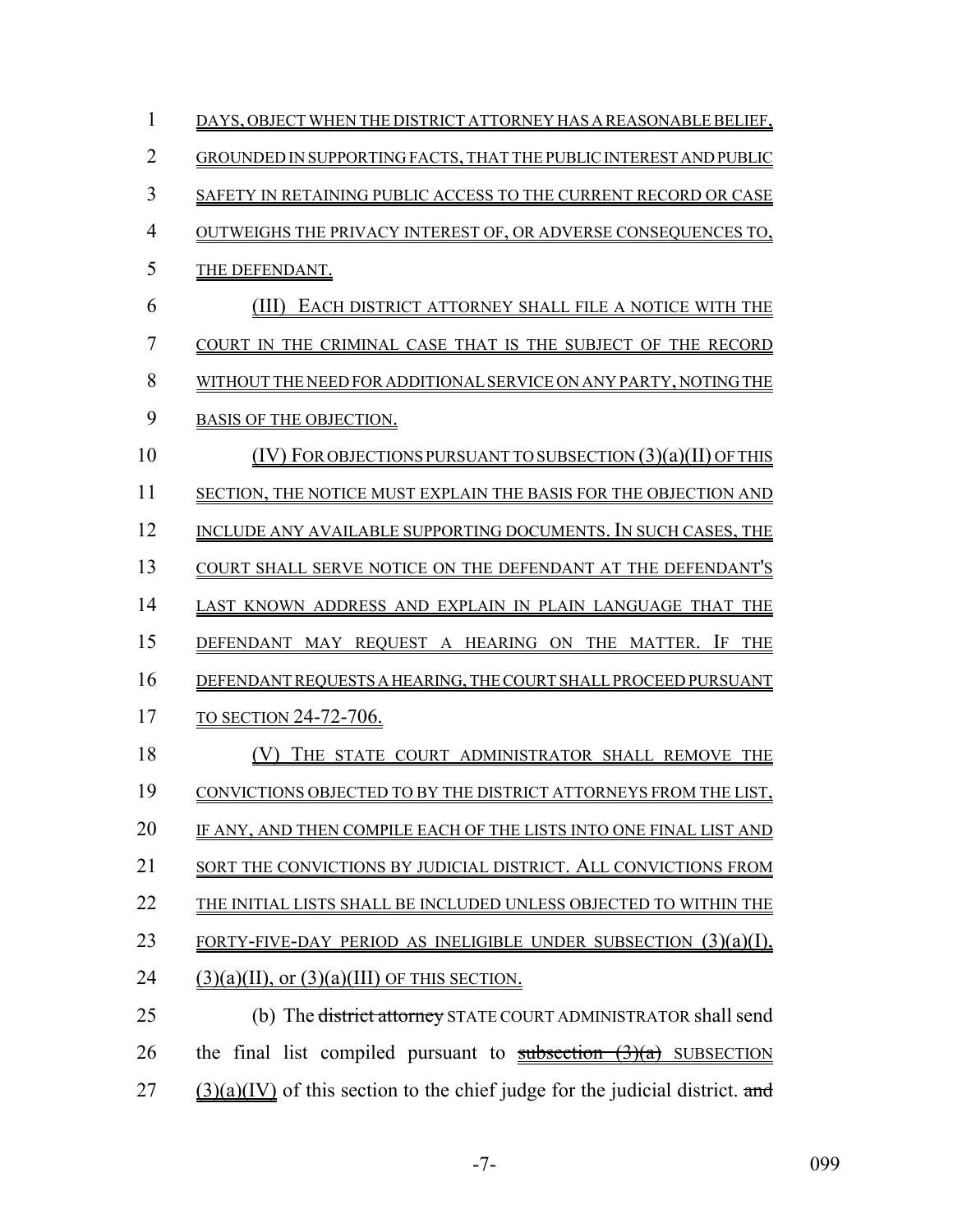The courts of that judicial district shall enter sealing orders based on the list received WITHIN FOURTEEN DAYS AFTER RECEIPT OF THE AMENDED LIST FROM THE STATE COURT ADMINISTRATOR. The district court shall send a copy of the sealing order to the Colorado bureau of investigation 5 the law enforcement agency that investigated the case, and the district 6 attorney's office that prosecuted the case WITHIN THE DISTRICT COURT'S 7 JUDICIAL DISTRICT to facilitate sealing of the records held by those entities THE COLORADO BUREAU OF INVESTIGATION. The court shall also send a copy to the defendant if the contact information for the defendant is available and to the state court administrator for purposes of subsection 11 (3)(c) of this section.

 (c) ON OR BEFORE JULY 1, 2024, the state court administrator shall develop a website that allows a defendant to confidentially determine 14 whether his or her THE DEFENDANT's conviction has been sealed pursuant to this section and information about how to receive a copy of the sealing order.

 (4) (a) ON OR BEFORE FEBRUARY 1, 2024, AND ON OR BEFORE JANUARY 1 EACH YEAR THEREAFTER, THE STATE COURT ADMINISTRATOR SHALL REPORT TO THE JUDICIARY COMMITTEES OF THE SENATE AND THE HOUSE OF REPRESENTATIVES, OR THEIR SUCCESSOR COMMITTEES, BY JUDICIAL DISTRICT AND, TO THE EXTENT POSSIBLE, WITH DATA 22 DISAGGREGATED BY RACE AND SEX AND BY OFFENSE LEVEL, THE NUMBER 23 OF CONVICTION RECORDS \_\_ IN THE PRIOR CALENDAR YEAR THAT:

**(I) WERE CONSIDERED FOR AUTOMATIC RECORD SEALING;** 

25 (II) THE STATE COURT ADMINISTRATOR SENT TO THE CHIEF JUDGES

FOR EACH JUDICIAL DISTRICT; AND

27 (III) THE DISTRICT ATTORNEYS OBJECTED TO DUE TO: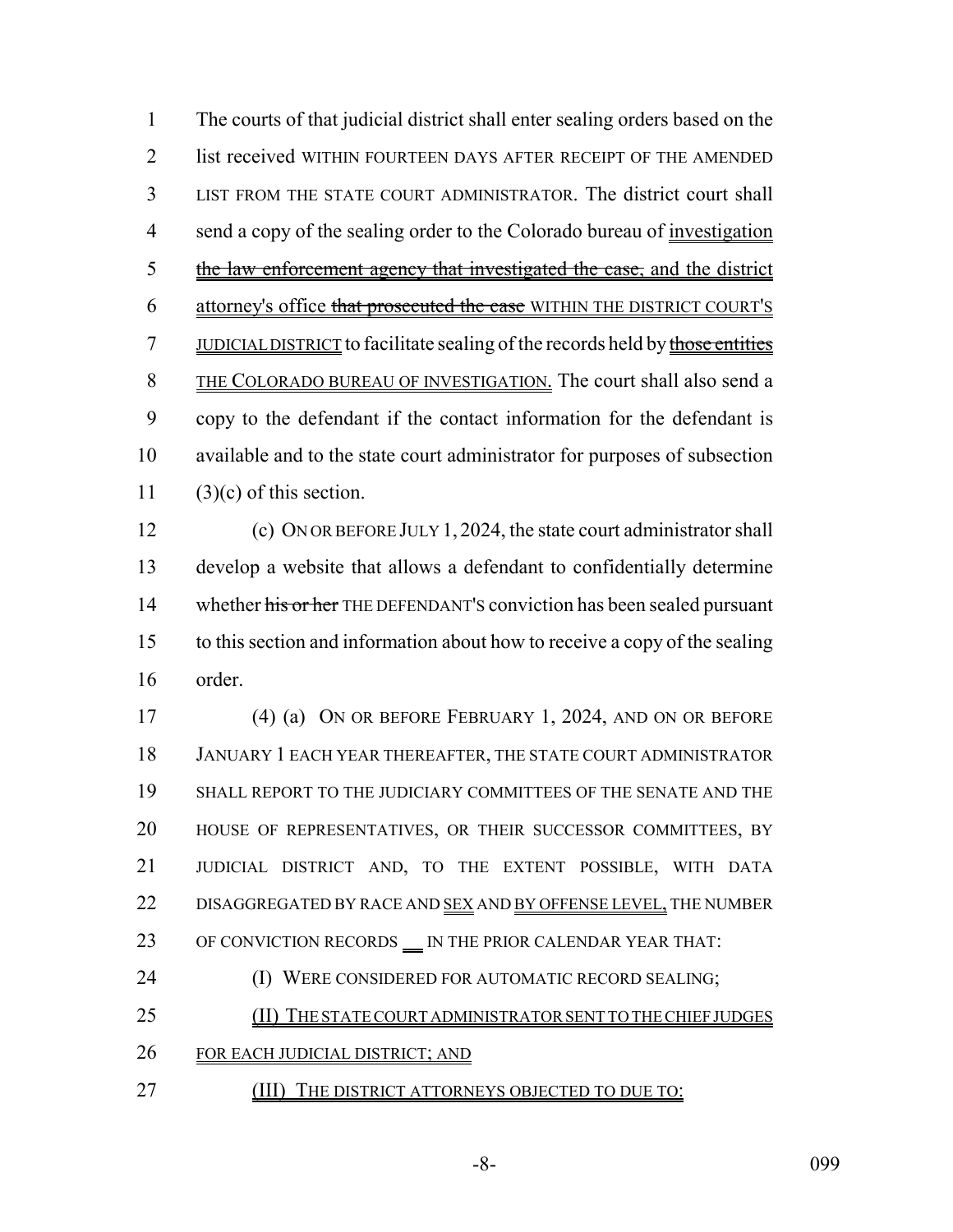| $\mathbf{1}$   | <u>(A) INTERVENING CONVICTIONS;</u>                                         |
|----------------|-----------------------------------------------------------------------------|
| $\overline{2}$ | THE INELIGIBILITY OF THE OFFENSE;<br>(B)                                    |
| 3              | (C) PENDING CHARGES;                                                        |
| $\overline{4}$ | PLEA AGREEMENTS WAIVING THE RIGHT TO RECORD SEALING;                        |
| 5              | AND                                                                         |
| 6              | <b>OBJECTIONS PURSUANT TO SUBSECTION (3)(a)(II) OF THIS</b><br>(E)          |
| 7              | SECTION.                                                                    |
| 8              | (b) NOTWITHSTANDING SECTION 24-1-136 $(11)(a)(I)$ , THE REPORT              |
| 9              | REQUIRED IN THIS SUBSECTION (4) CONTINUES INDEFINITELY.                     |
| 10             | <b>SECTION 4.</b> In Colorado Revised Statutes, 18-1.3-101, amend           |
| 11             | $(10)(c)$ ; and <b>add</b> $(10)(f)$ as follows:                            |
| 12             | 18-1.3-101. Pretrial diversion. (10) Diversion outcomes. (c) At             |
| 13             | any point after a diversion agreement is completed, a defendant may         |
| 14             | petition the court to SHALL seal all arrest and other criminal records      |
| 15             | pertaining to the offense using the procedure described in sections         |
| 16             | 24-72-704 and 24-72-705. Unless otherwise prohibited under section          |
| 17             | $24-72-703$ (11), the court shall issue a sealing order if requested by the |
| 18             | defendant following successful completion of a diversion agreement.         |
| 19             | (f) (I) UPON COMPLETION OF DIVERSION IN A CASE MANAGED BY                   |
| 20             | A DISTRICT ATTORNEY DIVERSION PROGRAM PRIOR TO CHARGES BEING                |
| 21             | FILED, THE DISTRICT ATTORNEY SHALL SEAL THE DISTRICT ATTORNEY'S             |
| 22             | DIVERSION RECORD WITHOUT A COURT ORDER. THIS SUBSECTION $(10)(f)$           |
| 23             | DOES NOT APPLY TO CASES WITH OFFENSES LISTED IN SECTION 24-4.1-302          |
| 24             | <u>(1).</u>                                                                 |
| 25             | THE DISTRICT ATTORNEY SHALL NOTIFY THE COLORADO<br>(II)                     |
| 26             | BUREAU OF INVESTIGATION AND THE LAW ENFORCEMENT AGENCY THAT                 |
| 27             | HAD CONTACT WITH THE INDIVIDUAL THAT DIVERSION IS COMPLETE AND              |

-9- 099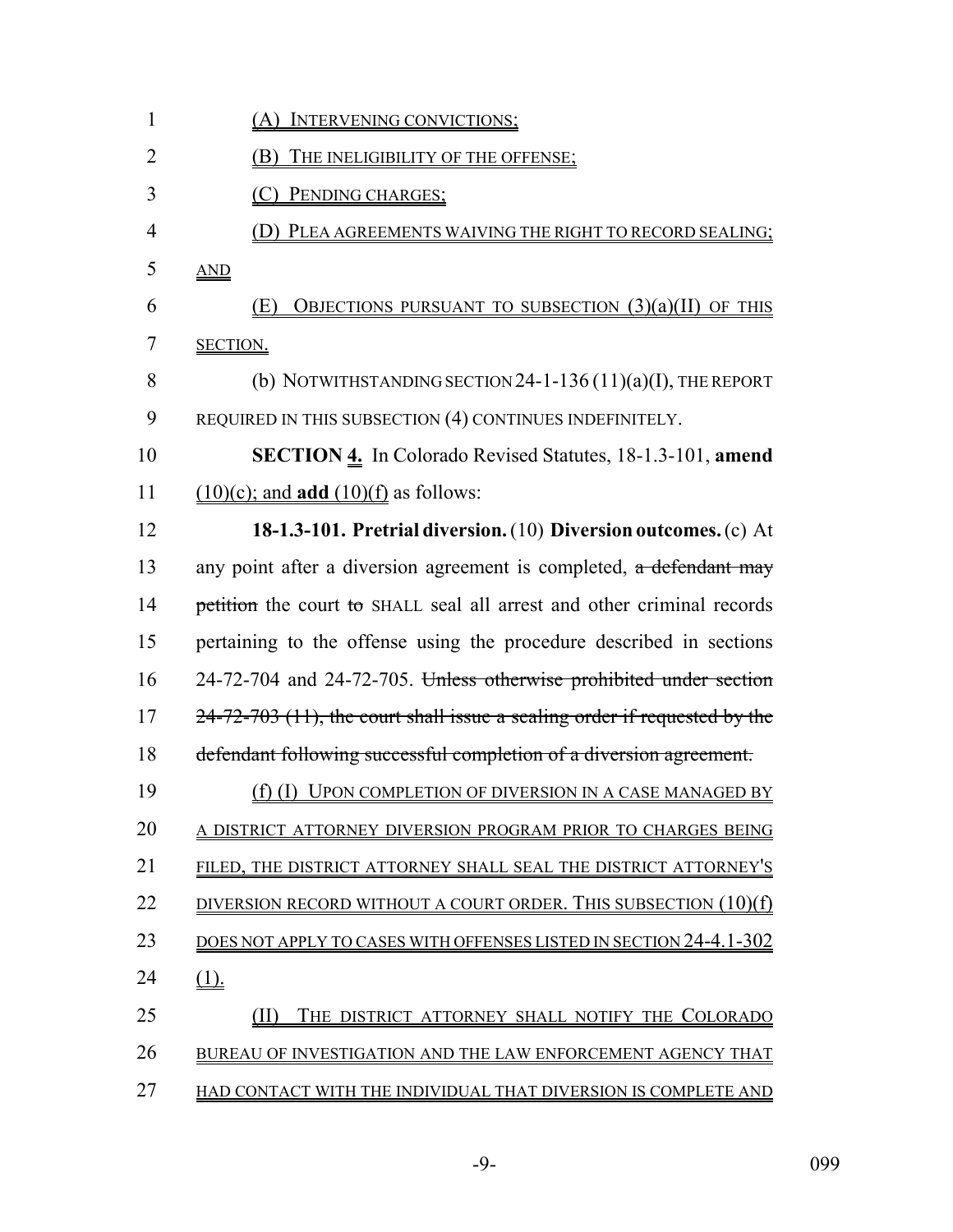1 THE CRIMINAL JUSTICE RECORDS ARE SEALED. ANY LAW ENFORCEMENT AGENCY THAT RECEIVES A NOTICE SHALL ACKNOWLEDGE RECEIPT OF THE NOTICE.THE COLORADO BUREAU OF INVESTIGATION, LAW ENFORCEMENT AGENCY, DIVERSION PROVIDER, AND DISTRICT ATTORNEY SHALL TREAT THE RECORDS AS SEALED WITHIN THIRTY-FIVE DAYS AFTER THE COMPLETION OF DIVERSION, AND ALL PROVISIONS OF SECTION 24-72-703 SHALL APPLY TO THOSE RECORDS. **SECTION 5.** In Colorado Revised Statutes, 18-7-201.3, **repeal**

9 (2)(a) and (2)(c) as follows:

10 **18-7-201.3. Affirmative defense - human trafficking -** 11 **expungement of record protective order - definitions.** (2) (a)  $\Theta$  or 12 after January 1, 2016, a person charged with or convicted of prostitution, 13 as described in section 18-7-201, or any corresponding municipal code or 14 ordinance, for an offense committed before July 1, 2015, which offense 15 was committed as a direct result of being a victim of human trafficking, 16 as defined in subsection (4) of this section, may apply to the court for a 17 sealing of his or her records pursuant to section 24-72-704 or 24-72-707, 18 as applicable.

19 (c) An official determination or documentation is not required to 20 grant a motion pursuant to this subsection  $(2)$ , but official documentation 21 from a federal, state, local, or tribal government agency indicating that the 22 defendant was a victim at the time of the offense creates a presumption 23 that his or her participation in the offense was a direct result of being a 24 victim.

25 **SECTION 6.** In Colorado Revised Statutes, 18-13-107.3, **repeal**  $26$  (3) as follows:

27 **18-13-107.3. Intentional misrepresentation of entitlement to**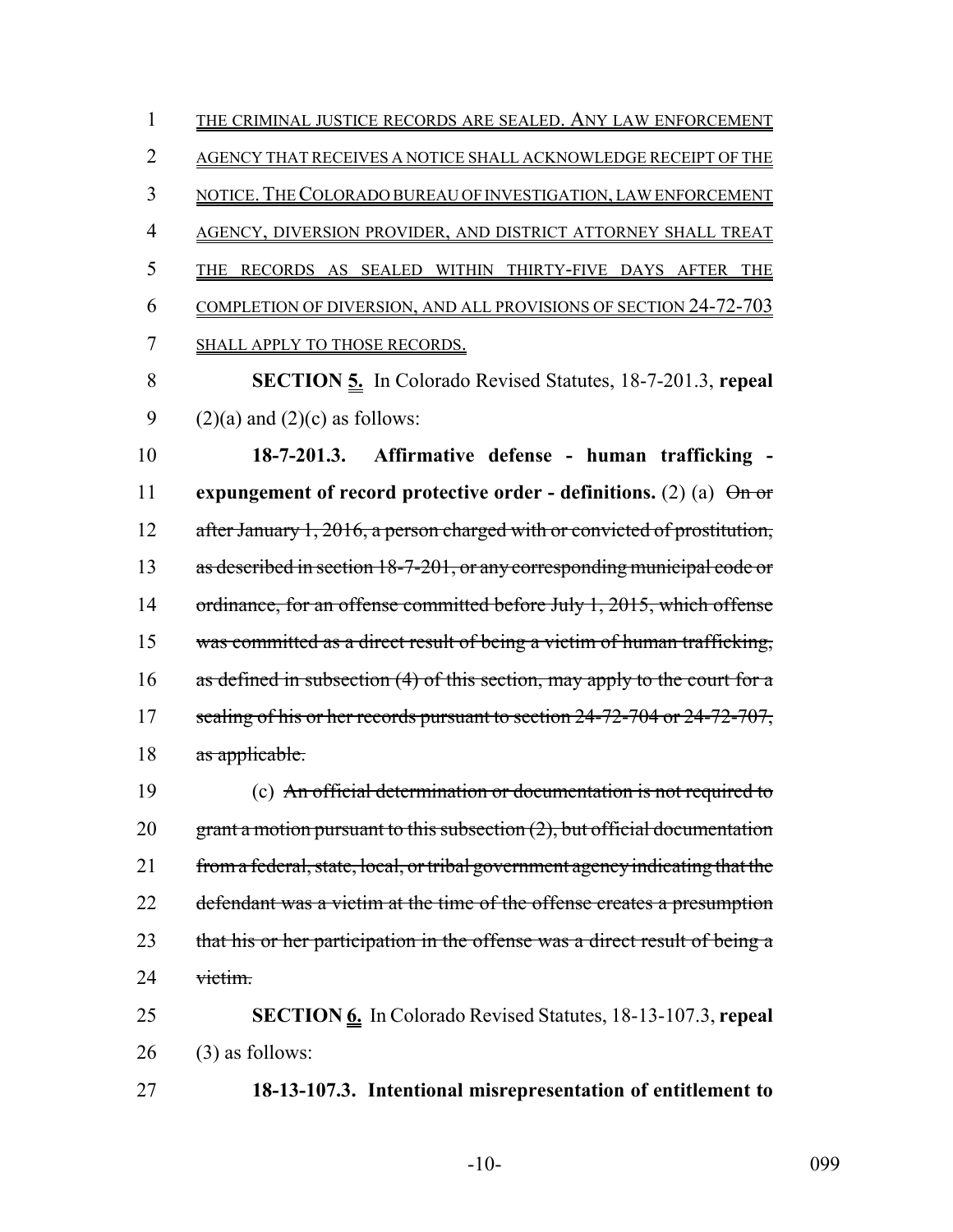**an assistance animal - penalty - definitions.** (3) (a) A defendant may 2 petition the district court of the district in which any conviction records pertaining to the defendant's first conviction for intentional misrepresentation of entitlement to an assistance animal, as described in 5 subsection (1) of this section, are located for the sealing of the conviction records, except for basic identifying information.

7 (b) If a petition is filed pursuant to paragraph  $(a)$  of this subsection 8 (3) for the sealing of a record of conviction for intentional 9 misrepresentation of entitlement to an assistance animal, the court shall 10 order the record sealed if the following criteria are met:

11 (I) The petition is filed;

12 (II) The filing fee is paid or the defendant has filed a motion to 13 file without payment with a supporting financial affidavit and the court 14 has granted the motion;

15 (III) The defendant's first conviction for intentional 16 misrepresentation of entitlement to an assistance animal was at least three 17 years prior to the date of the filing of the petition; and

18 (IV) The defendant has not had a subsequent conviction for 19 intentional misrepresentation of entitlement to an assistance animal.

20 (c) An order entered pursuant to this subsection (3) must be 21 directed to each custodian who may have custody of any part of the 22 conviction records that are the subject of the order. Whenever a court 23 enters an order sealing conviction records pursuant to this subsection  $(3)$ , 24 the defendant shall provide the Colorado bureau of investigation and each 25 custodian of the conviction records with a copy of the order and shall pay 26 to the bureau any costs related to the sealing of his or her criminal 27 conviction records that are in the custody of the bureau unless the court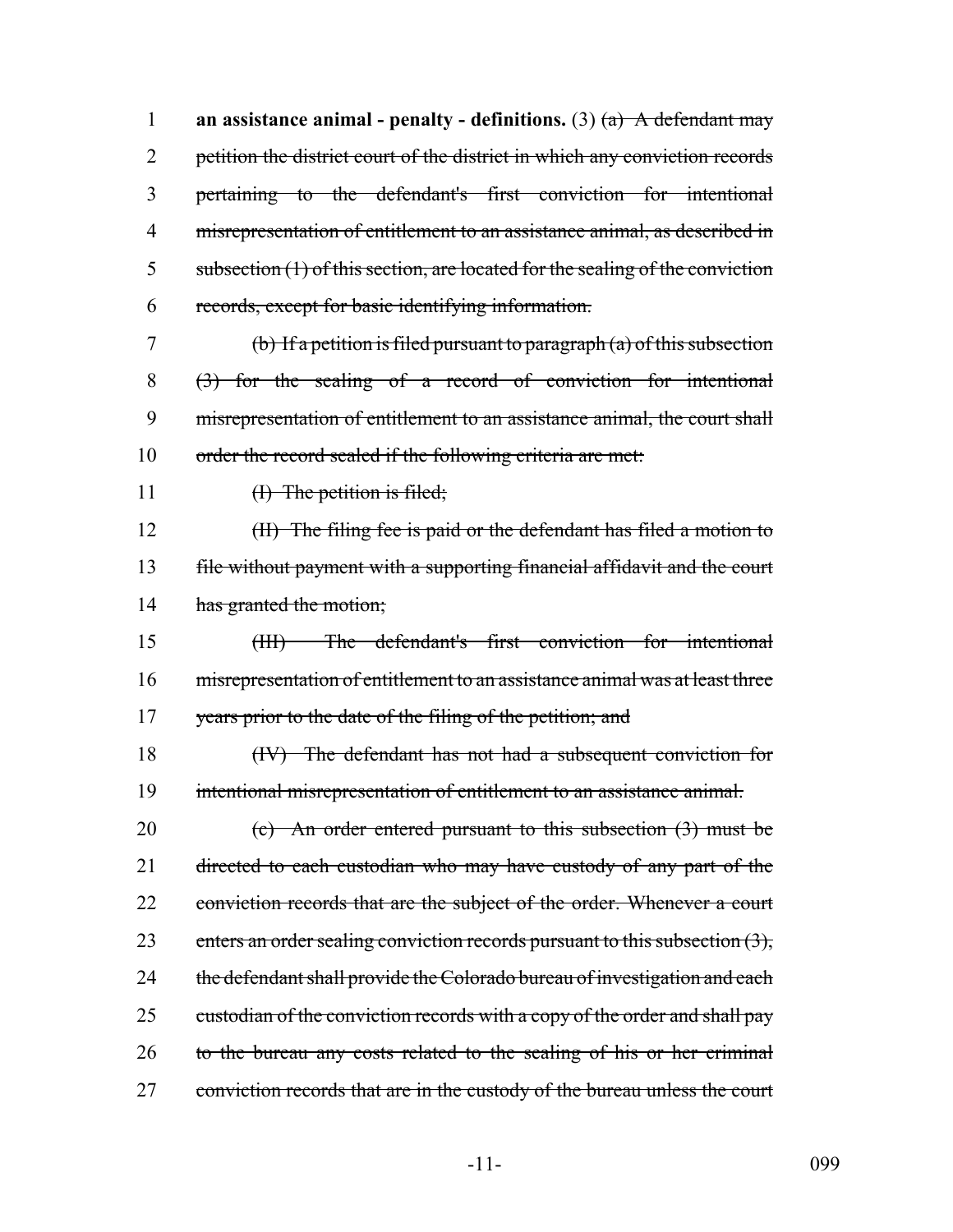| has granted the motion specified in subparagraph (II) of paragraph (b) of   |
|-----------------------------------------------------------------------------|
| this subsection (3). Thereafter, the defendant may request and the court    |
| 3 may grant an order sealing the civil case in which the conviction records |
| 4 were sealed.                                                              |

5 **SECTION 7.** In Colorado Revised Statutes, 18-13-107.7, **repeal**  $6$  (3) as follows:

 **18-13-107.7. Intentional misrepresentation of a service animal for a person with a disability - penalty - definitions.** (3)  $(a)$  A defendant may petition the district court of the district in which any conviction records pertaining to the defendant's first conviction for intentional misrepresentation of a service animal, as described in 12 subsection (1) of this section, are located for the sealing of the conviction records, except for basic identifying information.

14 (b) If a petition is filed pursuant to paragraph (a) of this subsection 15 (3) for the sealing of a record of conviction for intentional 16 misrepresentation of a service animal, the court shall order the record 17 sealed if the following criteria are met:

18 (I) The petition is filed;

19 (II) The filing fee is paid or the defendant has filed a motion to 20 file without payment with a supporting financial affidavit and the court 21 has granted the motion;

22 (III) The defendant's first conviction for intentional 23 misrepresentation of a service animal was at least three years prior to the 24 date of the filing of the petition; and

- 25 (IV) The defendant has not had a subsequent conviction for 26 intentional misrepresentation of a service animal.
- 27 (c) An order entered pursuant to this subsection (3) must be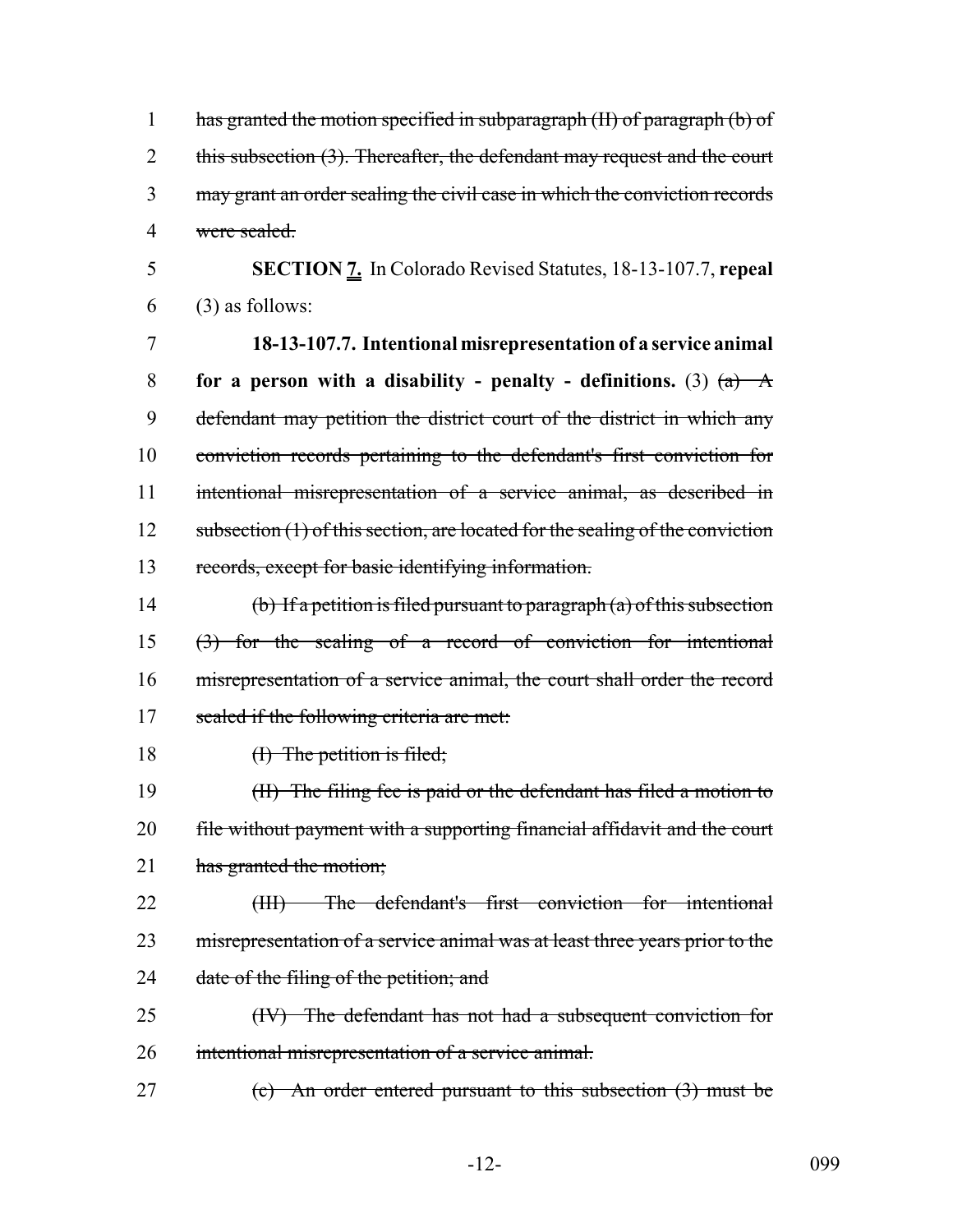1 directed to each custodian who may have custody of any part of the 2 conviction records that are the subject of the order. Whenever a court 3 enters an order sealing conviction records pursuant to this subsection (3), 4 the defendant shall provide the Colorado bureau of investigation and each 5 custodian of the conviction records with a copy of the order and shall pay 6 to the bureau any costs related to the sealing of his or her criminal 7 conviction records that are in the custody of the bureau unless the court 8 has granted the motion specified in subparagraph (II) of paragraph (b) of 9 this subsection (3). Thereafter, the defendant may request and the court 10 may grant an order sealing the civil case in which the conviction records 11 were sealed.

12 **SECTION 8.** In Colorado Revised Statutes, 18-13-122, **amend** 13  $(13)$  as follows:

 **18-13-122. Illegal possession or consumption of ethyl alcohol or marijuana by an underage person - illegal possession of marijuana paraphernalia by an underage person - definitions - adolescent substance abuse prevention and treatment fund - legislative declaration.** (13) **Sealing of record.** (a) Upon dismissal of a case pursuant to this section after completion of a deferred judgment or 20 diversion or any other action resulting in dismissal of the case or Upon 21 completion of the court-ordered substance abuse education and payment  $of any fine$  fine for a first conviction of subsection (3) of this section, the court shall immediately order the case sealed PURSUANT TO SECTION 24-72-704 24 and provide to the underage person and the prosecutor a copy of the order sealing the case for distribution by the appropriate party to all law enforcement agencies in the case.

27 (b) Upon the expiration of one year from the date of a second or

-13- 099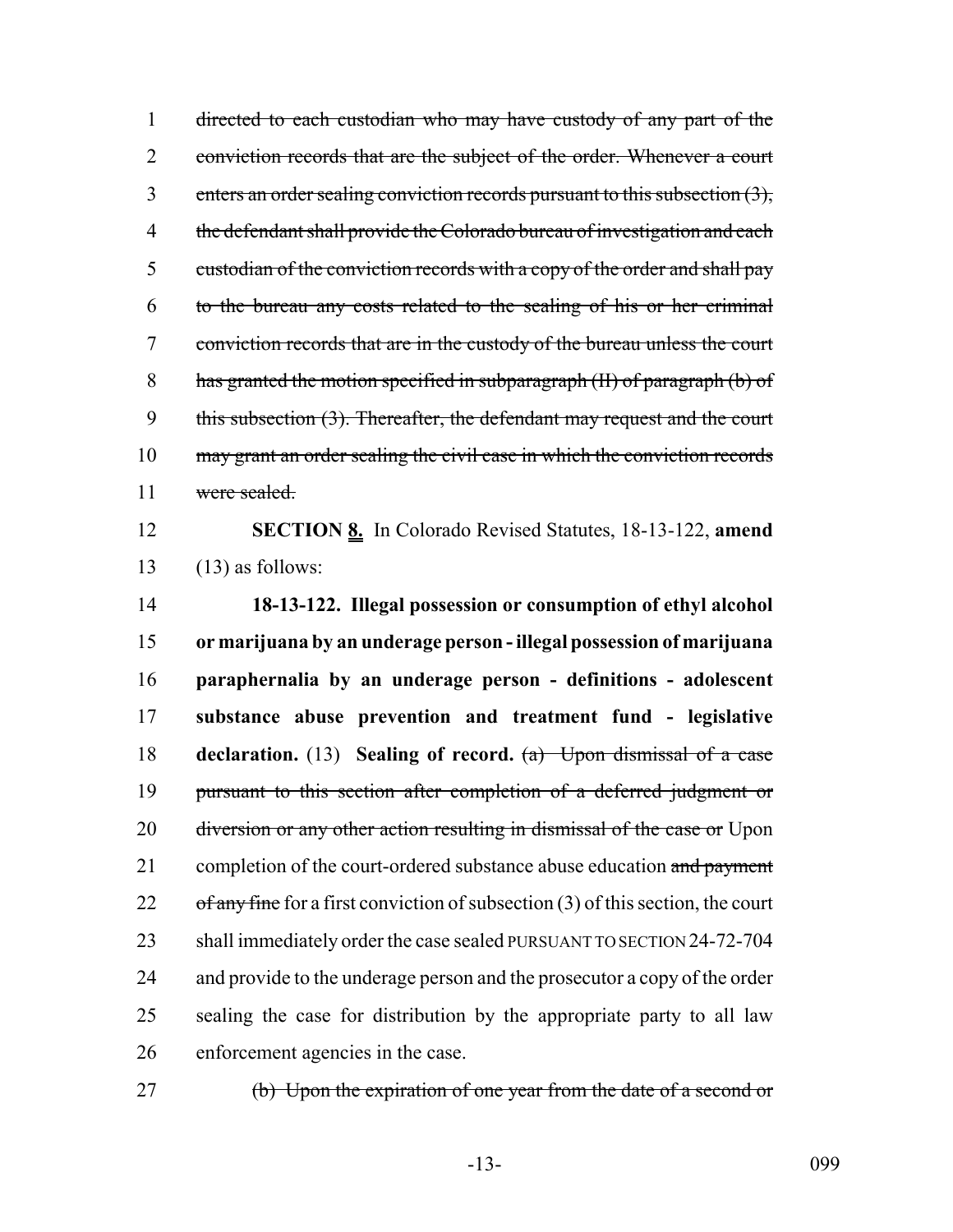1 subsequent conviction for a violation of subsection  $(3)$  of this section, the 2 underage person convicted of such violation may petition the court in which the conviction was assigned for an order sealing the record of the conviction. The petitioner shall submit a verified copy of his or her criminal history, current through at least the twentieth day prior to the date of the filing of the petition, along with the petition at the time of filing, but in no event later than the tenth day after the petition is filed. The petitioner shall be responsible for obtaining and paying for his or her criminal history record. The court shall grant the petition if the petitioner 10 has not been arrested for, charged with, or convicted of any felony, 11 misdemeanor, or petty offense during the period of one year following the 12 date of the petitioner's conviction for a violation of subsection (3) of this section. **SECTION 9.** In Colorado Revised Statutes, 24-72-701, **add** (4.5) 15 and  $(5.5)$  as follows: **24-72-701. Definitions.** As used in this part 7, unless the context otherwise requires: (4.5) "CRIMINAL JUSTICE RECORDS" MEANS ALL BOOKS, PAPERS, CARDS, PHOTOGRAPHS, TAPES, RECORDINGS, OR OTHER DOCUMENTARY MATERIALS, REGARDLESS OF FORM OR CHARACTERISTICS, THAT ARE MADE, MAINTAINED, OR KEPT BY ANY CRIMINAL JUSTICE AGENCY OR OTHER 22 ENTITY, PUBLIC OR PRIVATE, IN THE STATE FOR USE IN THE EXERCISE OF FUNCTIONS REQUIRED OR AUTHORIZED BY LAW OR ADMINISTRATIVE RULE, INCLUDING THE RESULTS OF CHEMICAL BIOLOGICAL SUBSTANCE TESTING TO DETERMINE GENETIC MARKERS CONDUCTED PURSUANT TO SECTIONS 16-11-102.4 AND 16-23-104. (5.5) "DISPOSITION" HAS THE SAME MEANING AS SET FORTH IN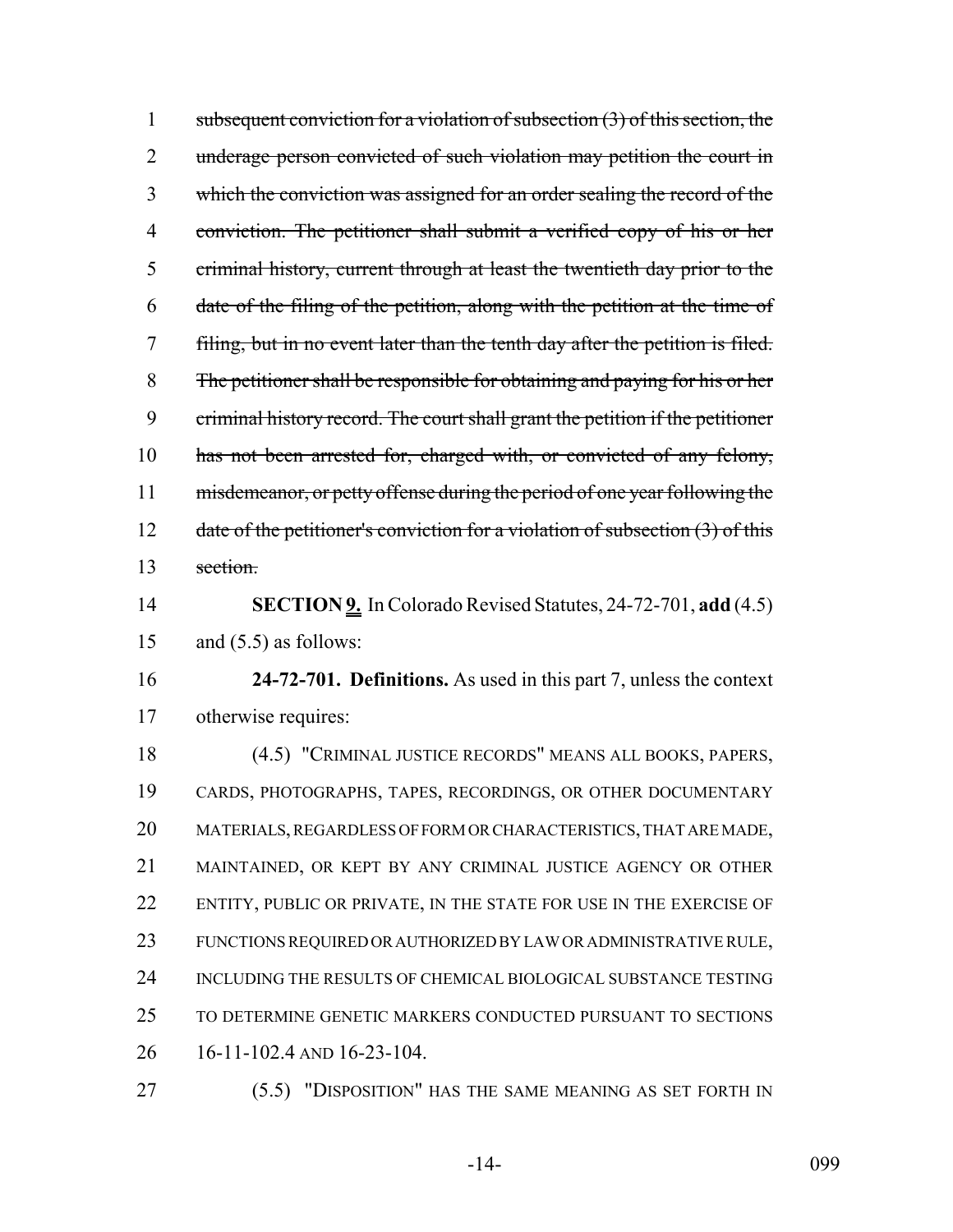2 **SECTION 10.** In Colorado Revised Statutes, 24-72-703, **amend** 3 (1), (2)(a)(I), (2)(a)(III), (2)(b), (2)(c), (2)(d)(I), (8), and (12)(b); \_\_ and 4 **add** (2)(a)(VI), (2)(a)(VII), (2)(a)(VIII), and (2)(d)(IV) as follows: 5 **24-72-703. Sealing of records - general provisions - order** 6 **applicability - discovery and advisements.** (1) **Applicability.** The 7 provisions of This section shall apply APPLIES to the sealing of arrest and 8 criminal <u>JUSTICE</u> records pursuant to sections 24-72-704 to 24-72-710. 9 SUBSECTIONS (2), (4), (5), (6), (7), AND (12) OF THIS SECTION APPLY TO 10 THE AUTOMATIC SEALING OF CRIMINAL JUSTICE RECORDS PURSUANT TO 11 SECTION 13-3-117.

 (2) **Effect of a sealing order.** (a) (I) An order sealing arrest or other criminal records does not deny access to the criminal records of a petitioner or defendant by any court, law enforcement agency, criminal 15 justice agency, prosecuting attorney, or party, or GOVERNMENTAL agency 16 required by law STATUTE OR RULES OR REGULATIONS to conduct a criminal history record check on an individual, INCLUDING FOR THE PURPOSE OF A PROSECUTOR COMPLYING WITH PROSECUTORIAL DUTIES UNDER RULE 16 OF THE COLORADO RULES OF CRIMINAL PROCEDURE TO DISCLOSE CRIMINAL JUSTICE RECORDS IN CRIMINAL PROCEEDINGS.

21 (III) A conviction RECORD sealed pursuant to this article 72 AND 22 SECTION 13-3-117 may be used by a criminal justice agency, law 23 enforcement agency, court, or prosecuting attorney for any lawful purpose 24 relating to the investigation or prosecution of any case, including but not 25 limited to any subsequent case that is filed against the petitioner or 26 defendant; FOR COLLECTING FINES, COURT COSTS, LATE FEES, OR OTHER 27 FEES; or for any other lawful purpose within the scope of his, her, or its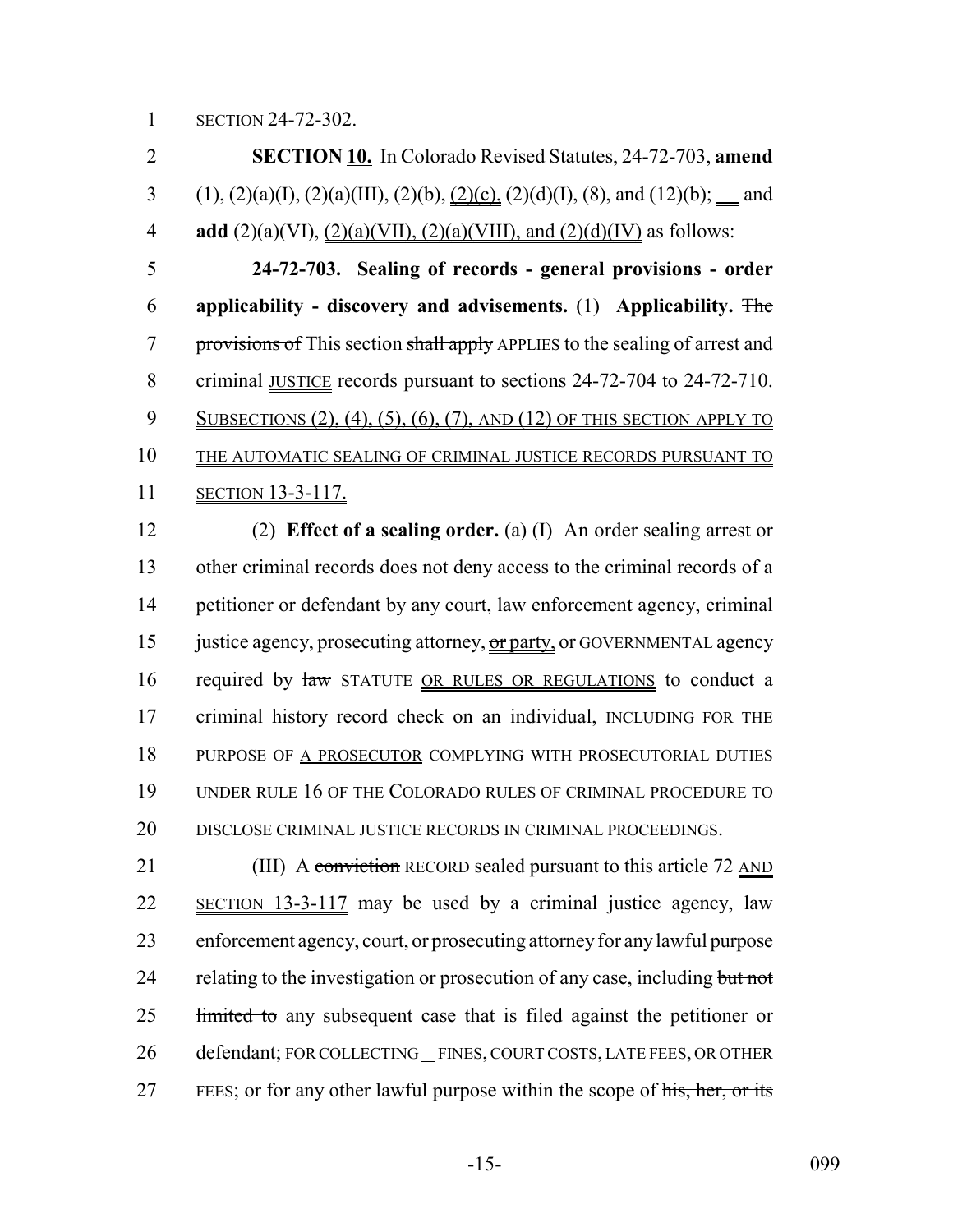THE AGENCY'S, COURT'S, OR ATTORNEY'S duties. A party or agency required by law to conduct a criminal history record check is authorized to use any sealed conviction for the lawful purpose for which the criminal history record check is required by law.

 (VI) THE SEALING OF A RECORD PURSUANT TO THIS ARTICLE 72 AND SECTION 13-3-117 DOES NOT PRECLUDE A COURT'S JURISDICTION OVER ANY SUBSEQUENTLY FILED MOTION, INCLUDING A MOTION TO AMEND THE RECORD, A POSTCONVICTION RELIEF MOTION OR PETITION, OR ANY OTHER MOTION CONCERNING A SEALED CONVICTION RECORD.

 (VII) A DEFENDANT WHOSE RECORD HAS BEEN SEALED OR EXPUNGED MAY ACCESS INFORMATION CONTAINED IN THE SEALED RECORD FROM THE COLORADO BUREAU OF INVESTIGATION WITHOUT A COURT ORDER. IN RESPONSE TO AN INQUIRY FROM THE DEFENDANT, THE COLORADO BUREAU OF INVESTIGATION SHALL REPLY BOTH PURSUANT TO 15 SUBSECTION (2)(b) OF THIS SECTION AND WITH THE INFORMATION AND RECORDS UNDERLYING THE SEALED RECORD.

- (VIII) A PROSECUTING ATTORNEY'S ACCESS TO RECORDS 18 PURSUANT TO THIS SUBSECTION (2) DOES NOT REQUIRE A COURT ORDER. (IV) SEALED COURT RECORDS ARE OPEN TO INSPECTION WITHOUT 20 COURT ORDER TO ANY PERSON OR AGENCY FOR RESEARCH PURPOSES IF ALL OF THE FOLLOWING CONDITIONS ARE MET: 22 (A) THE PERSON OR AGENCY CONDUCTING THE RESEARCH IS 23 EMPLOYED BY THE STATE OF COLORADO OR IS UNDER CONTRACT WITH THE 24 STATE OF COLORADO OR OTHER GOVERNMENTAL SUBDIVISION AND IS 25 AUTHORIZED BY THE STATE OR SUBDIVISION TO CONDUCT THE RESEARCH;
- 26 (B) THE PERSON OR AGENCY CONDUCTING THE RESEARCH ENSURES THAT ALL DOCUMENTS CONTAINING IDENTIFYING INFORMATION ARE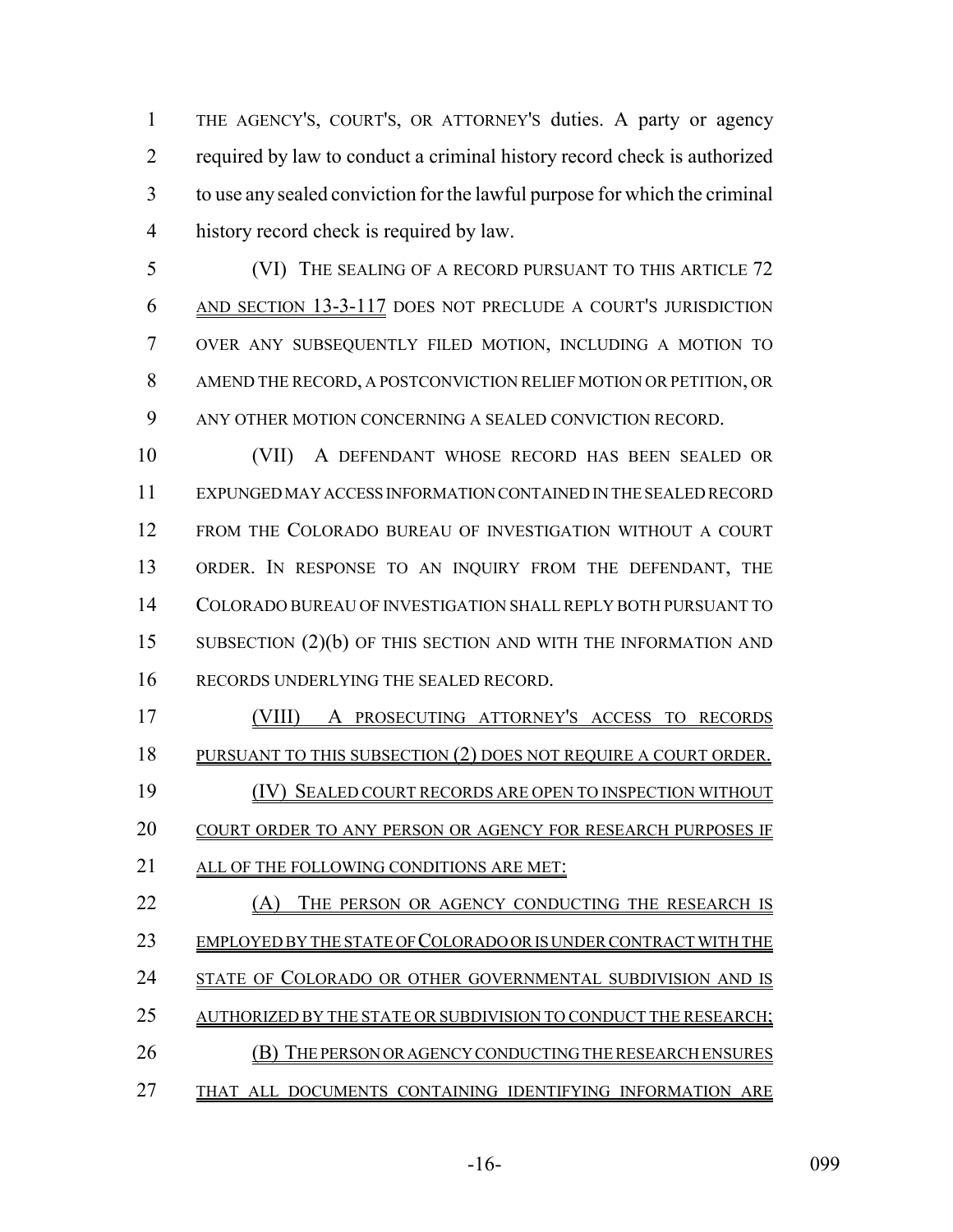| $\mathbf{1}$   | MAINTAINED IN SECURE LOCATIONS AND ACCESS TO SUCH DOCUMENTS BY          |
|----------------|-------------------------------------------------------------------------|
| $\overline{2}$ | UNAUTHORIZED PERSONS IS PROHIBITED, THAT NO IDENTIFYING                 |
| 3              | INFORMATION IS INCLUDED IN DOCUMENTS GENERATED FROM THE                 |
| $\overline{4}$ | RESEARCH CONDUCTED, AND THAT ALL IDENTIFYING INFORMATION IS             |
| 5              | DELETED FROM DOCUMENTS USED IN THE RESEARCH WHEN THE RESEARCH           |
| 6              | IS COMPLETED;                                                           |
| 7              | THE PERSON OR AGENCY ONLY RELEASES ANY DATA IN                          |
| 8              | <b>AGGREGATE FORM;</b>                                                  |
| 9              | (D) IF APPLICABLE, WHEN PUBLICLY REPORTING DE-IDENTIFIED                |
| 10             | AGGREGATE INFORMATION ABOUT CRIMINAL JUSTICE ISSUES, THE                |
| 11             | INFORMATION WOULD BE INACCURATE WITHOUT THE INCLUSION OF                |
| 12             | <b>SEALED RECORD INFORMATION;</b>                                       |
| 13             | (E) IF APPLICABLE, WHEN THE PURPOSE OF THE RESEARCH CANNOT              |
| 14             | BE ACCOMPLISHED WITHOUT THE INCLUSION OF DE-IDENTIFIED SEALED           |
| 15             | RECORD INFORMATION; AND                                                 |
| 16             | (F) IF APPLICABLE, WHEN THE PERSON OR AGENCY CONDUCTING                 |
| 17             | THE RESEARCH IS ALSO CONDUCTING DATA MAINTENANCE OR DATA                |
| 18             | LINKAGE ON BEHALF OF A CUSTODIAN OF CRIMINAL JUSTICE RECORDS AND        |
| 19             | REQUIRES ACCESS TO IDENTIFIED SEALED RECORD INFORMATION.                |
| 20             | (b) Except as otherwise provided in subsection $(2)(a)(I)$ of this      |
| 21             | section, upon the entry of an order to seal the criminal records, the   |
| 22             | defendant and all criminal justice agencies may properly reply, upon an |
| 23             | inquiry into the matter, that public criminal records do not exist with |
| 24             | respect to the petitioner or defendant. UPON AN INQUIRY INTO A SEALED   |
| 25             | RECORD, A CRIMINAL JUSTICE AGENCY SHALL REPLY THAT A PUBLIC             |
| 26             | CRIMINAL RECORD DOES NOT EXIST WITH RESPECT TO THE DEFENDANT            |
| 27             | WHO IS THE SUBJECT OF THE SEALED RECORD.                                |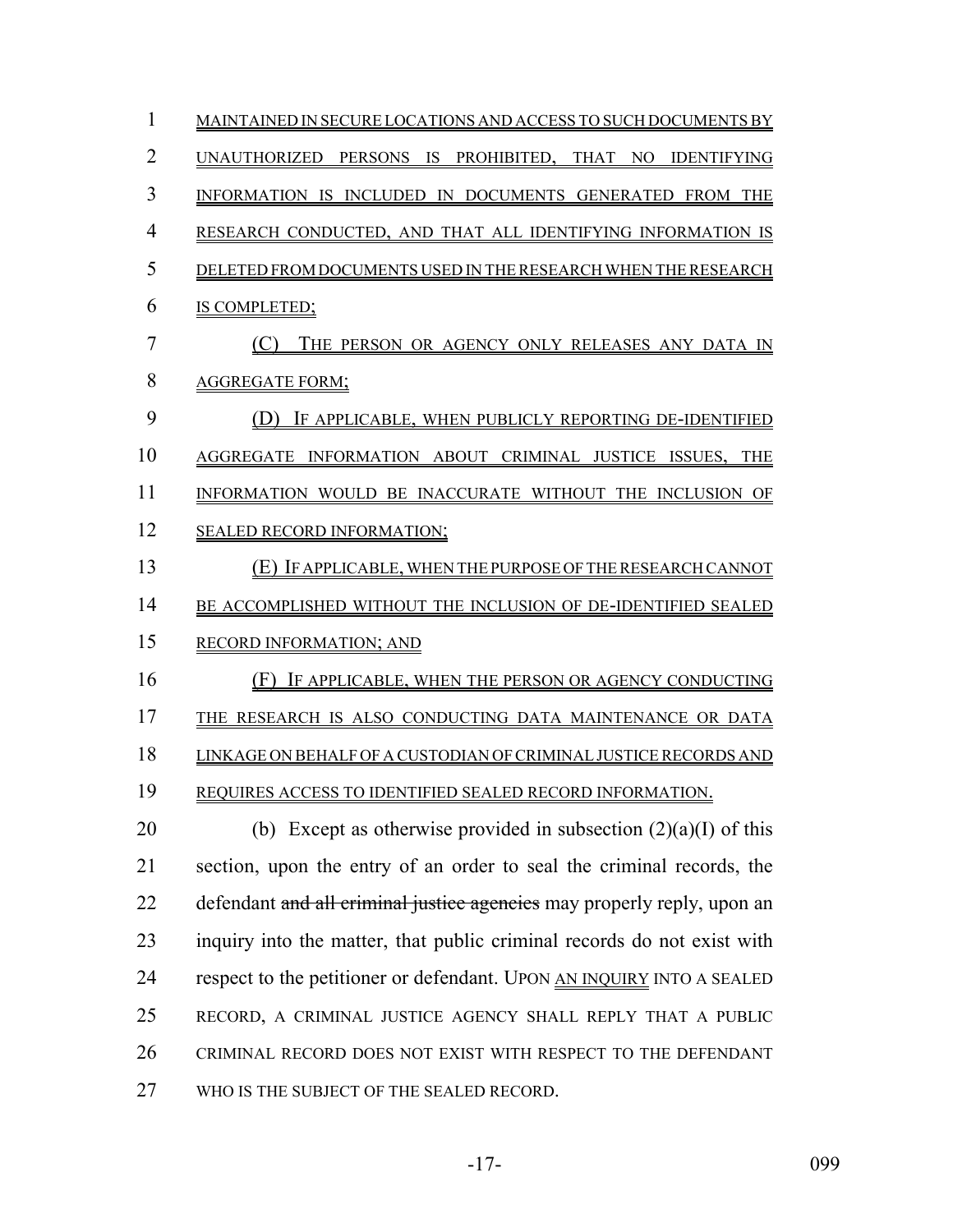1 (c) Except as otherwise provided in subsection  $(2)(a)(I)$  of this 2 section, inspection of the records included in an order sealing criminal 3 records may thereafter be permitted by the court only upon petition by the 4 petitioner or defendant. THE PERSON WHO IS THE SUBJECT OF THE 5 RECORDS AND THE PROSECUTING ATTORNEY MAY INSPECT THE RECORDS 6 INCLUDED IN AN ORDER SEALING CRIMINAL RECORDS WITHOUT A COURT 7 ORDER AND ONLY FOR THE PURPOSES PERMITTED BY LAW.

8 (d) (I) Except as otherwise provided in subsection  $(2)(a)(I)$  of this 9 section, employers, state and local government agencies, officials, 10 landlords, and employees, AND ANY OTHER ENTITY shall not require an 11 applicant to disclose any information contained in sealed conviction 12 CRIMINAL JUSTICE records in any application or interview or in any other 13 way. An applicant does not need to include a reference to or information 14 concerning the sealed conviction records in answer to any question 15 concerning conviction records that have been sealed and may state that 16 the applicant has not been criminally convicted. An application may not 17 be denied solely because of the applicant's refusal to disclose conviction 18 records that have been sealed.

19

 (8) **Service of sealing order.** The court shall direct a sealing order entered pursuant to this part 7 to each custodian who may have custody 22 of any part of the conviction CRIMINAL JUSTICE records OR ARREST AND CRIMINAL RECORDS INFORMATION that are the subject of the order. THE COURT SHALL DIRECT THAT THE SEALING ORDER APPLIES TO PUBLIC AND PRIVATE CUSTODIANS OF THE RECORDS. Whenever a court enters an order 26 sealing conviction CRIMINAL JUSTICE records, the defendant COURT shall provide the Colorado bureau of investigation and each custodian of the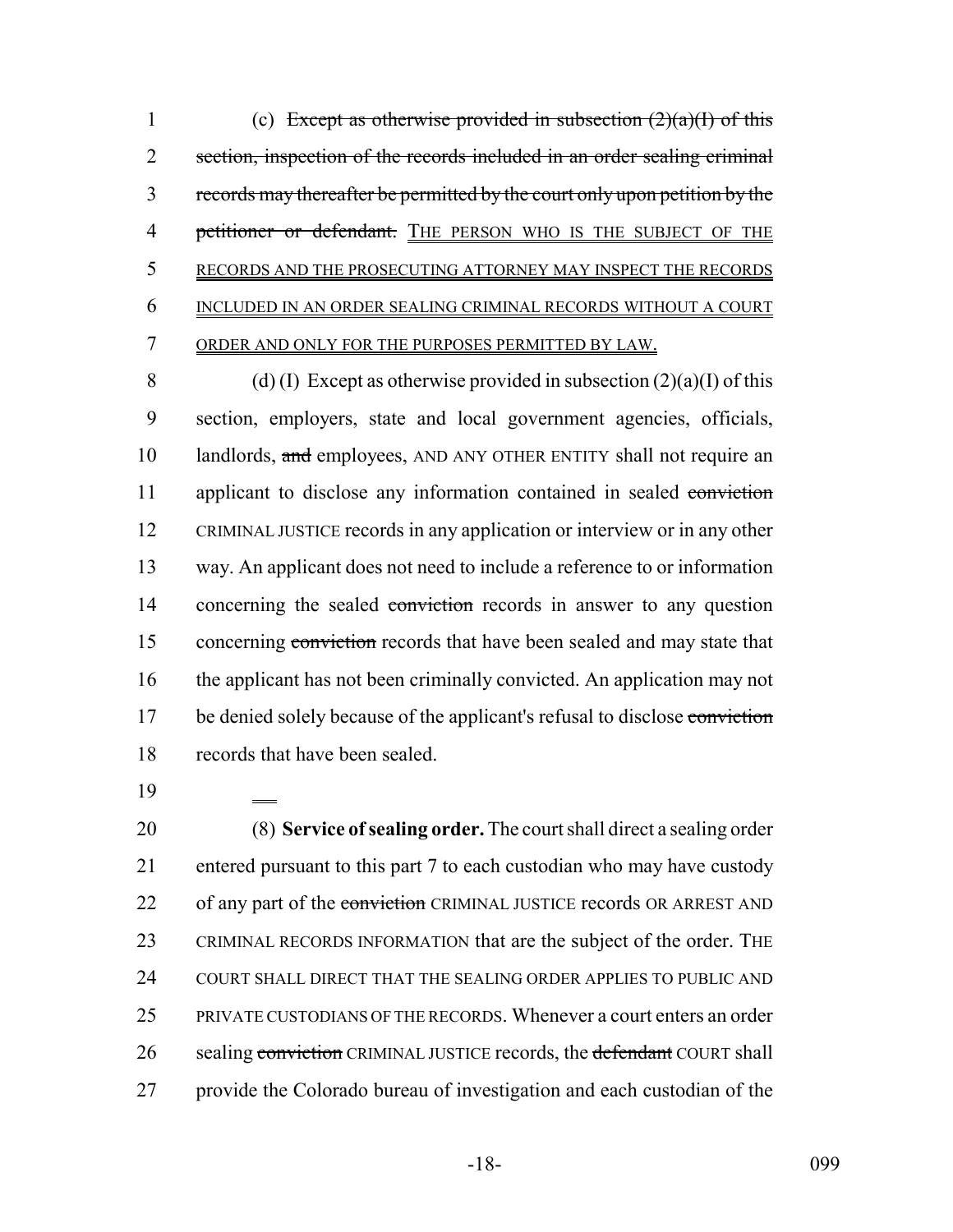1 conviction records with a copy of the order. The petitioner shall provide 2 DEFENDANT MAY SERVE a private OR PUBLIC custodian with a copy of the 3 order. and send the private custodian an electronic notification of the 4 order. Each private custodian that receives a copy of the order from the 5 petitioner DEFENDANT shall remove the records that are subject to an 6 order from its database AND SHALL SECURE AND KEEP CONFIDENTIAL ANY 7 RECORDS IN THE CUSTODIAN'S POSSESSION. The defendant shall pay to the 8 bureau any costs related to the sealing of his or her THE DEFENDANT'S 9 criminal conviction JUSTICE records in the custody of the bureau, UNLESS 10 THE DEFENDANT DEMONSTRATES THAT THE RECORDS SHOULD HAVE BEEN 11 AUTOMATICALLY SEALED PURSUANT TO SECTION 13-3-117,24-72-704, OR 12 24-72-705. Thereafter, the defendant may request and the court may grant 13 an order sealing the civil case in which the conviction records were 14 sealed.

15 (12) **Exclusions.** (b) Conviction records must not be sealed if the 16 defendant still owes restitution, NEITHER THE COURT NOR THE STATE 17 COURT ADMINISTRATOR'S OFFICE SHALL FACTOR IN OR TAKE INTO 18 CONSIDERATION ANY UNPAID fines, court costs, late fees, or other fees 19 ordered by the court in the case that is the subject of the motion to seal 20 unless the court that entered the order has vacated the order WHEN THE 21 COURT IS DETERMINING WHETHER THE RECORD SHOULD BE SEALED.

22

23 **SECTION 11.** In Colorado Revised Statutes, 24-72-704, **amend** 24 (2)(b)(I)(B) and (1)(d); and **add** (6) as follows:

25 **24-72-704. Sealing of arrest records when no charges filed -** 26 **automatic sealing.** (1) (d) Inspection of the records included in an order 27 sealing criminal records may be permitted by the court only upon petition

-19- 099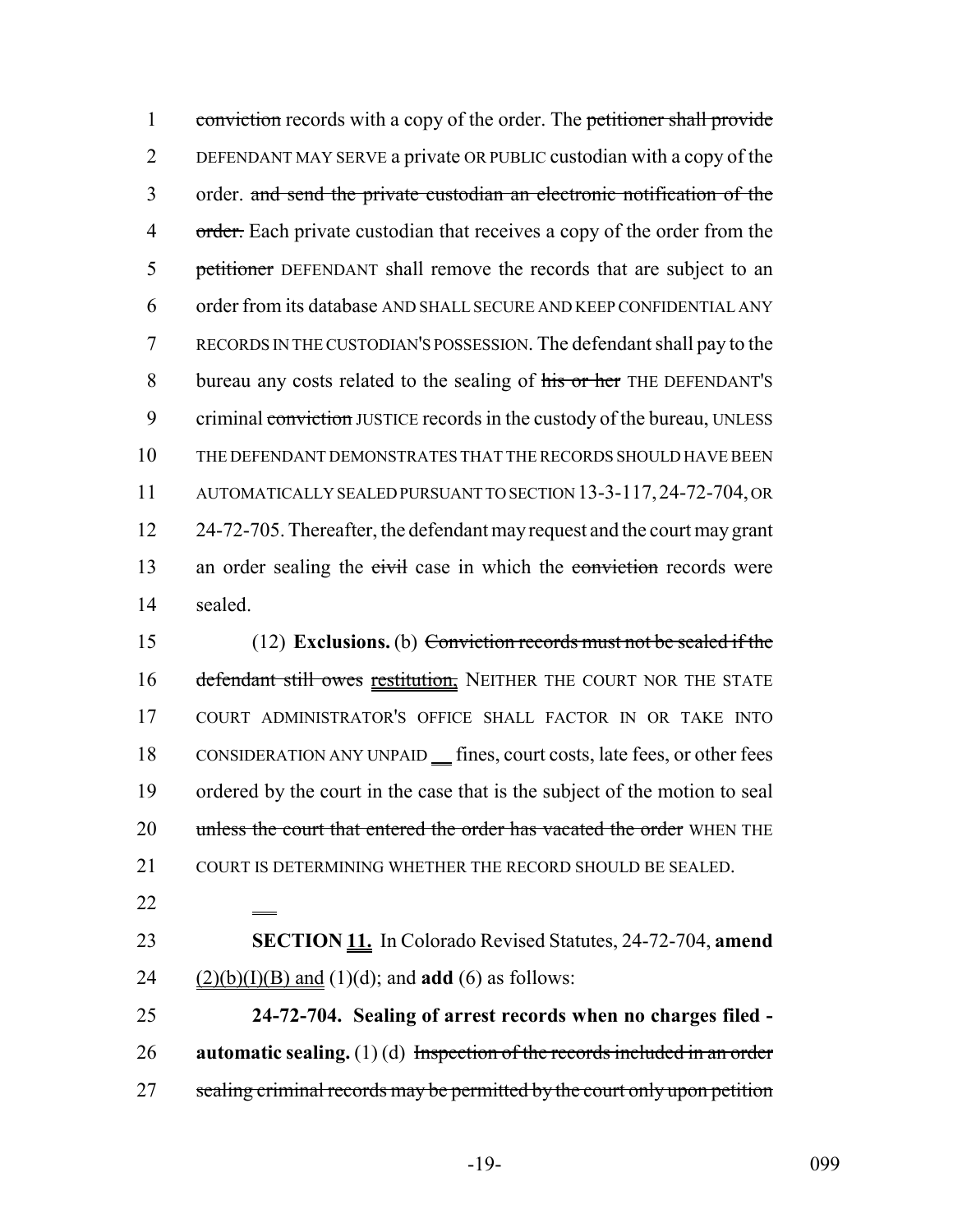by the person who is the subject of the records or by the prosecuting 2 attorney and only for those purposes named in the petition. THE PERSON WHO IS THE SUBJECT OF THE RECORDS AND THE PROSECUTING ATTORNEY MAY INSPECT THE RECORDS INCLUDED IN AN ORDER SEALING CRIMINAL RECORDS WITHOUT A COURT ORDER AND ONLY FOR THE PURPOSES PERMITTED BY LAW.

 (2) (b) (I) For arrests without a conviction after January 1, 2019, but before January 1, 2022, the Colorado bureau of investigation shall automatically seal an arrest record that is in its custody and control of a person when no criminal charges have been filed:

 (B) Within eighteen months after the date of arrest for a misdemeanor offense, a misdemeanor traffic offense, A CIVIL INFRACTION, a petty offense, a municipal ordinance violation for which the statute of limitations is eighteen months or less, or if there is no indication of the classification of the crime in the arrest data.

 (6) (a) BEGINNING NOVEMBER 1, 2023, AND ANNUALLY THEREAFTER, THE COLORADO BUREAU OF INVESTIGATION SHALL REPORT THE NUMBER OF ARREST RECORDS SEALED TO THE JUDICIARY COMMITTEES OF THE SENATE AND THE HOUSE OF REPRESENTATIVES, OR THEIR SUCCESSOR COMMITTEES, BY JUDICIAL DISTRICT AND, TO THE EXTENT POSSIBLE, WITH DATA DISAGGREGATED BY RACE AND SEX AND BY OFFENSE 22 LEVEL.

 

25 (b) NOTWITHSTANDING SECTION 24-1-136 (11)(a)(I), THE REPORT 26 REQUIRED IN THIS SUBSECTION (6) CONTINUES INDEFINITELY.

**SECTION 12.** In Colorado Revised Statutes, 24-72-705, **amend**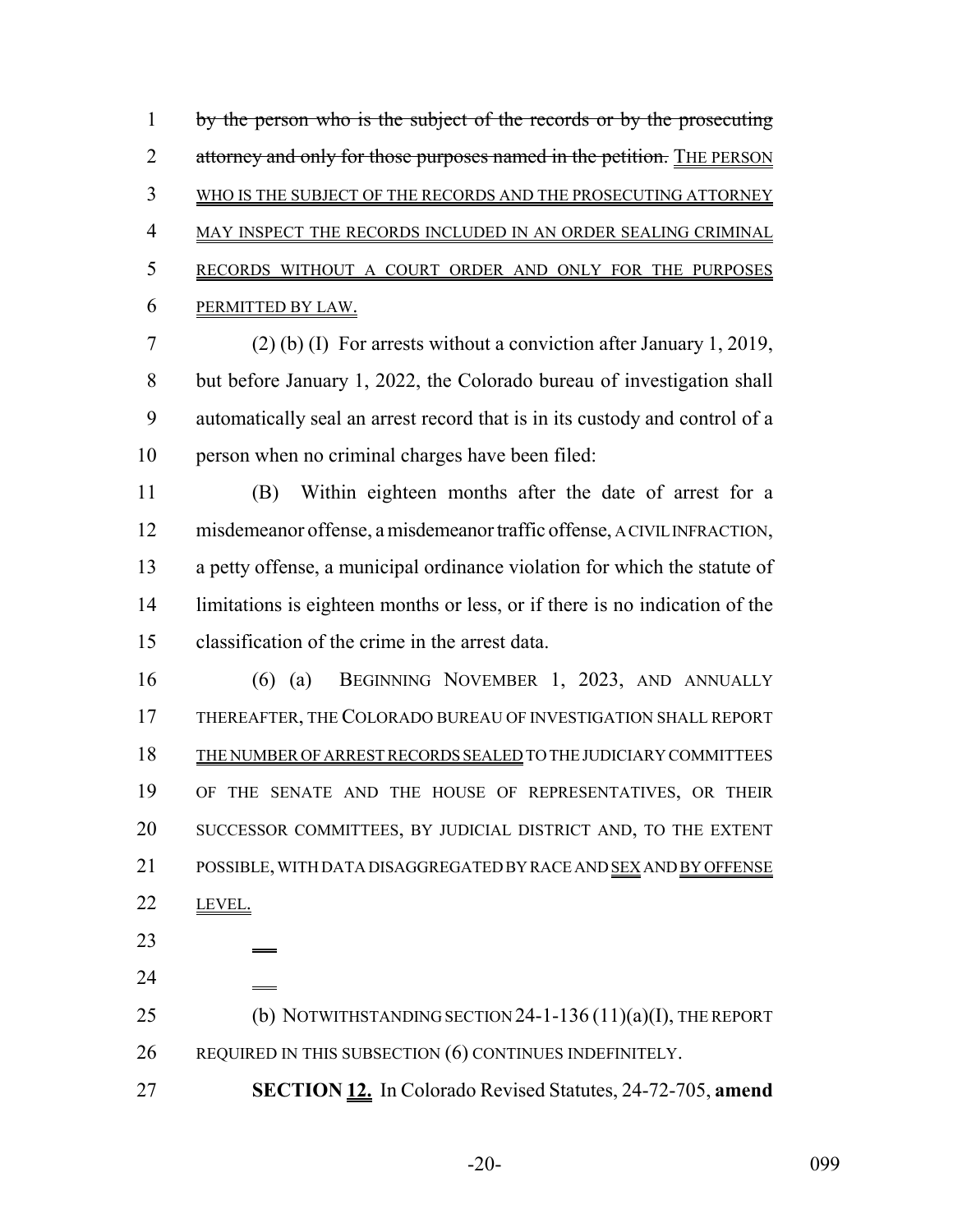1 (1)(a) introductory portion, (1)(b), (1)(c), and (2); and **add** (1)(a.5) as follows:

 **24-72-705. Sealing criminal justice records other than convictions - simplified process - applicability.** (1) (a) ON ITS OWN MOTION, the court shall order the defendant's criminal justice records sealed when:

 (a.5) THE COURT SHALL NOT REQUIRE A WRITTEN MOTION OR ANY 8 OTHER WRITTEN PLEADINGS FOR SEALING PURSUANT TO THIS SECTION. THE 9 COURT SHALL ENTER AN ORDER SEALING RECORDS PURSUANT TO THIS SUBSECTION (1) AT THE TIME OF DISPOSITION AND SHALL SERVE THE 11 SEALING ORDER PURSUANT TO SECTION 24-72-703(8) NO LATER THAN 12 TWENTY-EIGHT DAYS AFTER THE DATE OF DISPOSITION.

 (b) If the court did not order the record sealing at the time of the 14 dismissal or acquittal, the defendant may make such motion at any time subsequent to the dismissal or acquittal through the filing of a written 16 motion in the criminal case with written notice to the prosecuting attorney COLORADO BUREAU OF INVESTIGATION SHALL AUTOMATICALLY SEAL THE RECORD UPON RECEIPT OF DISPOSITION IN THE CASE, UNLESS THE DEFERRED JUDGMENT IS INELIGIBLE FOR SEALING PURSUANT TO SECTION 24-72-703 (12)(d).

21 (c) If the defendant moves pursuant to subsection  $(1)(a)$  of this 22 section to seal his or her criminal justice records pursuant to the expedited procedures of this section, the court shall promptly process the defendant's request to seal the criminal justice records within the criminal 25 case without the filing of an independent civil action and without any further evidence except for evidence of the dismissal or acquittal. Motions filed pursuant to this section are procedural in nature, and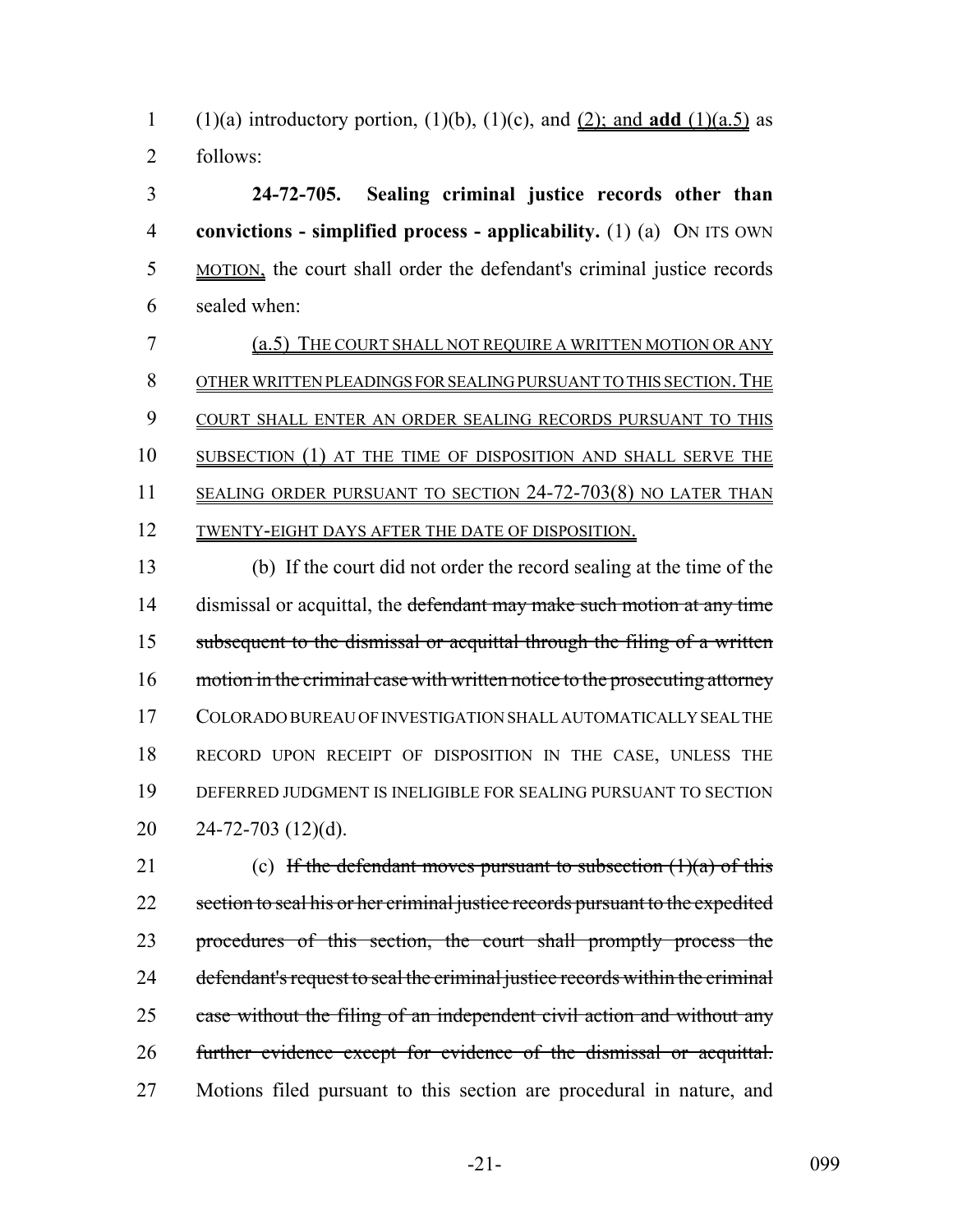sealing pursuant to this section applies retroactively for all eligible cases when the case has been completely dismissed or the defendant has been acquitted of all counts in a state or municipal criminal case.

4 (2) (a) A defendant moving to have his or her criminal justice records sealed or a defendant who has his or her criminal justice records sealed by the court pursuant to this section shall pay a processing fee of sixty-five dollars to cover the actual costs related to the sealing of the criminal justice records, which the court may waive upon a determination 9 of indigency IF THE AUTOMATIC SEALING OF A CRIMINAL RECORD DOES 10 NOT OCCUR, THE DEFENDANT MAY MAKE A MOTION TO SEAL IN THE CRIMINAL CASE THE RECORD AT ANY TIME SUBSEQUENT TO THE DISMISSAL OR ACQUITTAL THROUGH THE FILING OF A WRITTEN MOTION. THE DEFENDANT MAY MAKE THE MOTION WITHOUT BEING CHARGED FEES OR COSTS.

 (b) When the motion to seal the criminal case is filed in state 16 court, the processing fees collected pursuant to subsection  $(2)(a)$  of this 17 section must be transmitted to the state treasurer and credited to the 18 judicial stabilization cash fund created in section 13-32-101 (6).

 (c) When the motion to seal the criminal case is filed in municipal 20 court, the processing fees collected pursuant to subsection  $(2)(a)$  of this section must be reported and paid as municipal costs and must be 22 transmitted to the treasurer of the municipality and deposited in the 23 general fund of the municipality pursuant to section 13-10-115.

 **SECTION 13.** In Colorado Revised Statutes, 24-72-706, **amend** (1)(b)(I), (1)(e), (1)(f)(I), and (1)(h); **repeal** (2)(c); and **add** 26 (1)(b)(I.5), (1)(b)(III.3), (1)(b)(III.5), and (1)(i) as follows:

**24-72-706. Sealing of criminal justice records - processing fee.**

-22- 099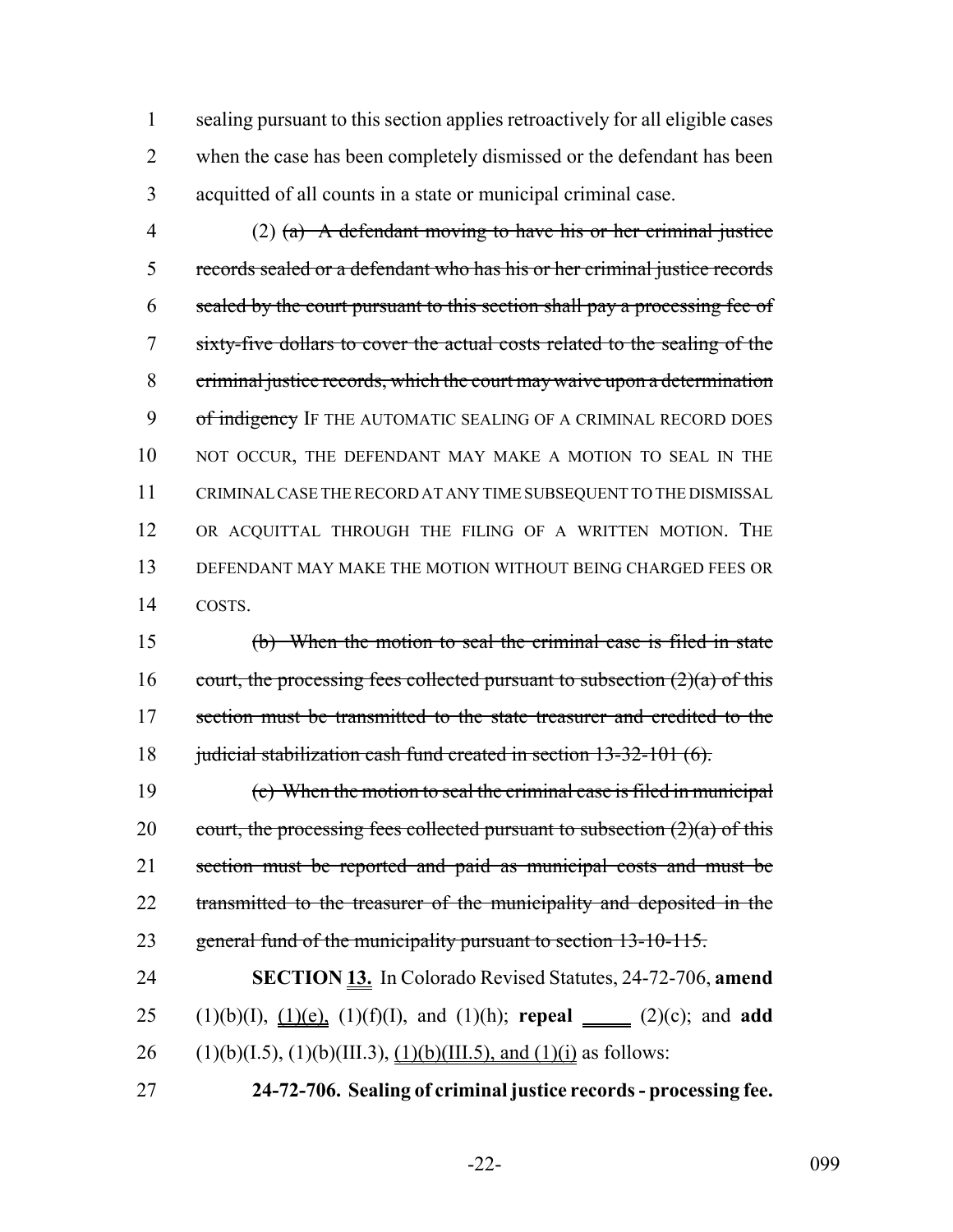(1) **Sealing of conviction records.** (b) (I) If the offense is a CIVIL INFRACTION, A petty offense, or a drug petty offense, the motion may be filed one year after the later of the date of the final disposition of all 4 criminal proceedings against the defendant or the release of the defendant 5 from supervision concerning a criminal conviction.

 (I.5) IF THE OFFENSE IS A SECOND OR SUBSEQUENT CONVICTION FOR A VIOLATION OF SECTION 18-13-122 (3), THE MOTION MAY BE FILED ONE YEAR AFTER THE DATE OF THE SECOND OR SUBSEQUENT CONVICTION, AND THE COURT SHALL ORDER THAT THE MOTION BE GRANTED IF THE DEFENDANT HAS NOT BEEN CONVICTED OF OR IS NOT CURRENTLY CHARGED WITH ANY FELONY, MISDEMEANOR, OR PETTY OFFENSE DURING THE PERIOD OF ONE YEAR AFTER THE DATE OF THE DEFENDANT'S 13 CONVICTION FOR A VIOLATION OF SECTION 18-13-122 (3).

14 (III.3) NOTWITHSTANDING SUBSECTION (1)(b)(I) OF THIS SECTION, IF THE OFFENSE IS A FIRST CONVICTION FOR INTENTIONAL MISREPRESENTATION OF ENTITLEMENT TO AN ASSISTANCE ANIMAL AS DESCRIBED IN SECTION 18-13-107.3 (1), THE DEFENDANT MAY FILE A MOTION THREE YEARS AFTER THE CONVICTION AND THE COURT SHALL ORDER THE RECORD SEALED IF THE DEFENDANT DOES NOT HAVE A SUBSEQUENT CONVICTION FOR INTENTIONAL MISREPRESENTATION OF ENTITLEMENT TO AN ASSISTANCE ANIMAL.

**(III.5)** IF THE OFFENSE IS A FIRST CONVICTION FOR INTENTIONAL MISREPRESENTATION OF A SERVICE ANIMAL, AS DESCRIBED IN SECTION 24 18-13-107.7(1), THE DEFENDANT MAY FILE A MOTION THREE YEARS AFTER THE CONVICTION, AND THE COURT SHALL ORDER THE RECORD SEALED IF THE DEFENDANT DOES NOT HAVE A SUBSEQUENT CONVICTION FOR INTENTIONAL MISREPRESENTATION OF A SERVICE ANIMAL.

-23- 099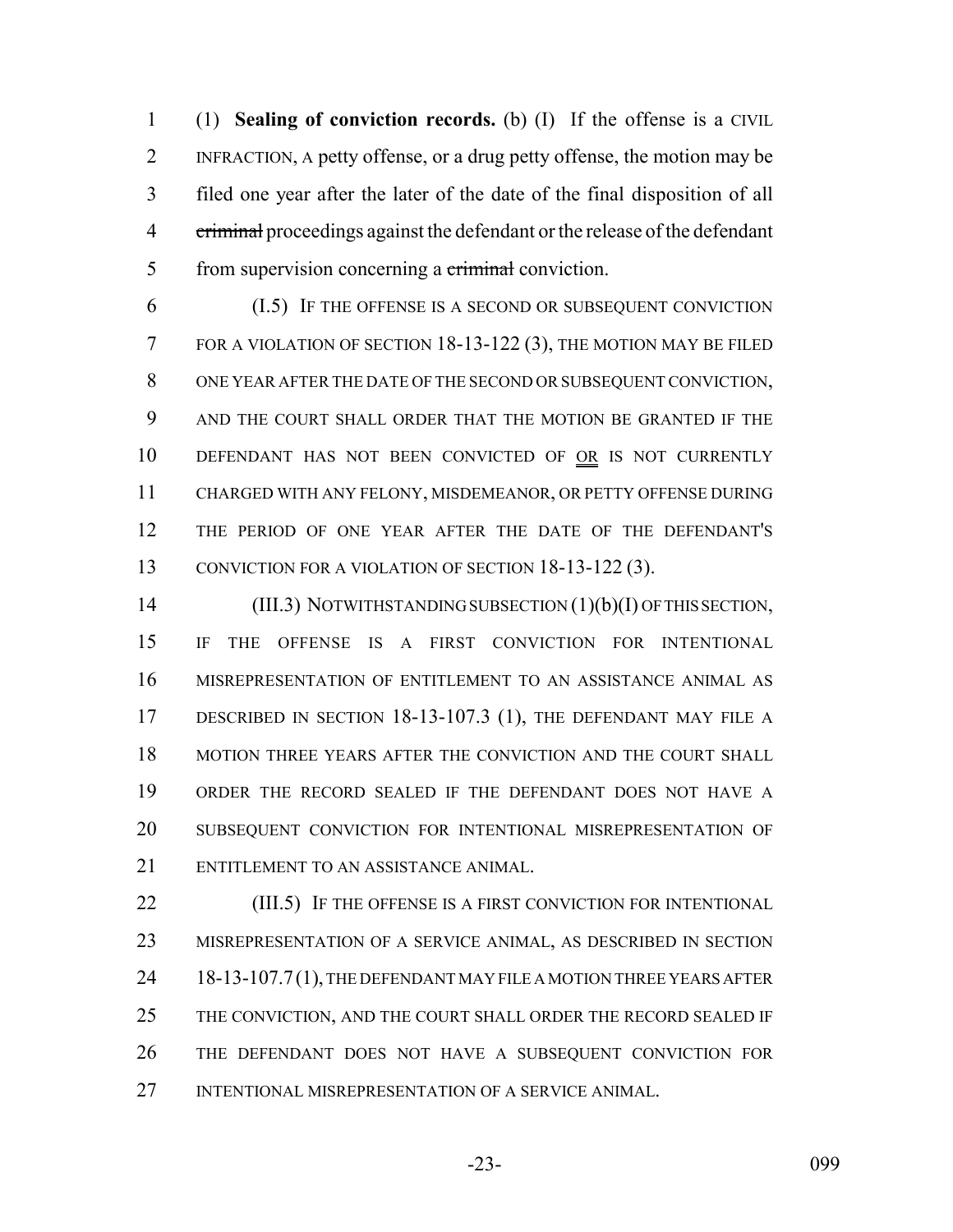1 (e) Conviction records may not be sealed if the defendant still 2 owes restitution, fines, court costs, late fees, or other fees ordered by the 3 court in the case that is the subject of the motion to seal conviction 4 records, unless the court that entered the order for restitution fines, court 5 costs, late fees, or other fees vacated the order.

 (f) (I) If a motion is filed for the sealing of a CIVIL INFRACTION, A petty offense, A petty drug offense, or, notwithstanding any provision of this part 7 to the contrary, an offense for the possession of marijuana, the court shall order that the records be sealed after the motion is filed and the criminal history filed with the court documents to the court that the 11 defendant has not been convicted of  $\alpha$  criminal AN offense since the date 12 of the final disposition of all criminal proceedings against the defendant or since the date of the defendant's release from supervision, whichever is later.

15 (h) A defendant who files a motion to seal criminal justice 16 conviction records pursuant to this section shall pay a processing fee of 17 sixty-five dollars to cover the actual costs related to the sealing of the 18 criminal justice records. which the court may waive upon a determination 19 of indigency. The defendant shall pay to the Colorado bureau of 20 investigation any costs related to the sealing of his or her THE 21 DEFENDANT's criminal conviction JUSTICE records in the custody of the 22 bureau. THE COURT SHALL WAIVE THE PROCESSING FEE UPON A 23 DETERMINATION THAT:

24 **(I) THE DEFENDANT IS INDIGENT; OR** 

25 (II) THE DEFENDANT'S RECORDS SHOULD HAVE BEEN 26 AUTOMATICALLY SEALED PURSUANT TO SECTION 13-3-117,24-72-704, OR 27 24-72-705.

-24- 099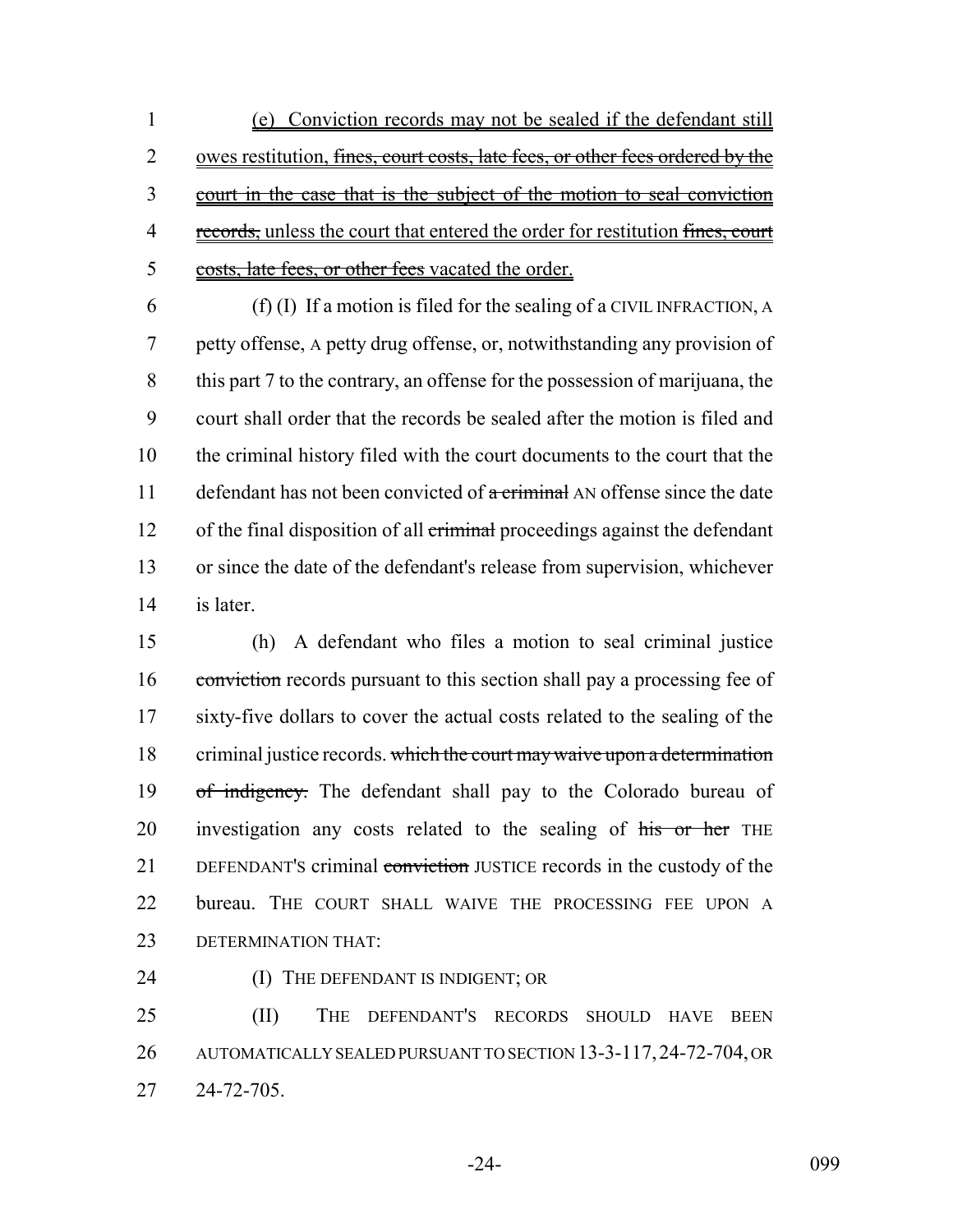(i) THE COURT SHALL DETERMINE ELIGIBILITY OF A DRUG OFFENSE COMMITTED ON OR AFTER OCTOBER 1, 2013, BY THE CLASSIFICATION OF THE OFFENSE AT THE TIME OF CONSIDERING THE RECORD SEALING. (2) (c) This section does not apply to records that are subject to 5 the procedure set forth in section 18-13-122 (13). **SECTION 14.** In Colorado Revised Statutes, 24-72-707, **amend** (3)(b); and **add** (1.5) as follows: **24-72-707. Sealing of criminal conviction records information for offenses committed by victims of human trafficking.** (1.5) A PERSON CHARGED WITH OR CONVICTED OF PROSTITUTION, AS DESCRIBED 11 IN SECTION 18-7-201, OR ANY CORRESPONDING MUNICIPAL CODE OR ORDINANCE, WHICH OFFENSE WAS COMMITTED AS A DIRECT RESULT OF BEING A VICTIM OF HUMAN TRAFFICKING, AS DEFINED IN SECTION 14 18-7-201.3 (4), MAY FILE A MOTION WITH THE COURT FOR A SEALING OF THE PERSON'S RECORDS. (3) The court shall order the records sealed after: (b) The defendant establishes by a preponderance of the evidence 18 that, at the time he or she THE DEFENDANT committed the offense, he or 19 she THE DEFENDANT had been trafficked by another person, as described in section 18-3-503 or 18-3-504, for the purpose of performing the offense. OFFICIAL DOCUMENTATION FROM A FEDERAL, STATE, LOCAL, OR TRIBAL GOVERNMENT AGENCY INDICATING THAT THE DEFENDANT WAS A VICTIM OF HUMAN TRAFFICKING AT THE TIME OF THE OFFENSE CREATES A PRESUMPTION THAT THE DEFENDANT'S PARTICIPATION IN THE OFFENSE WAS THE DIRECT RESULT OF BEING A VICTIM OF HUMAN TRAFFICKING. **SECTION 15.** In Colorado Revised Statutes, **amend** 24-72-708 as follows:

-25- 099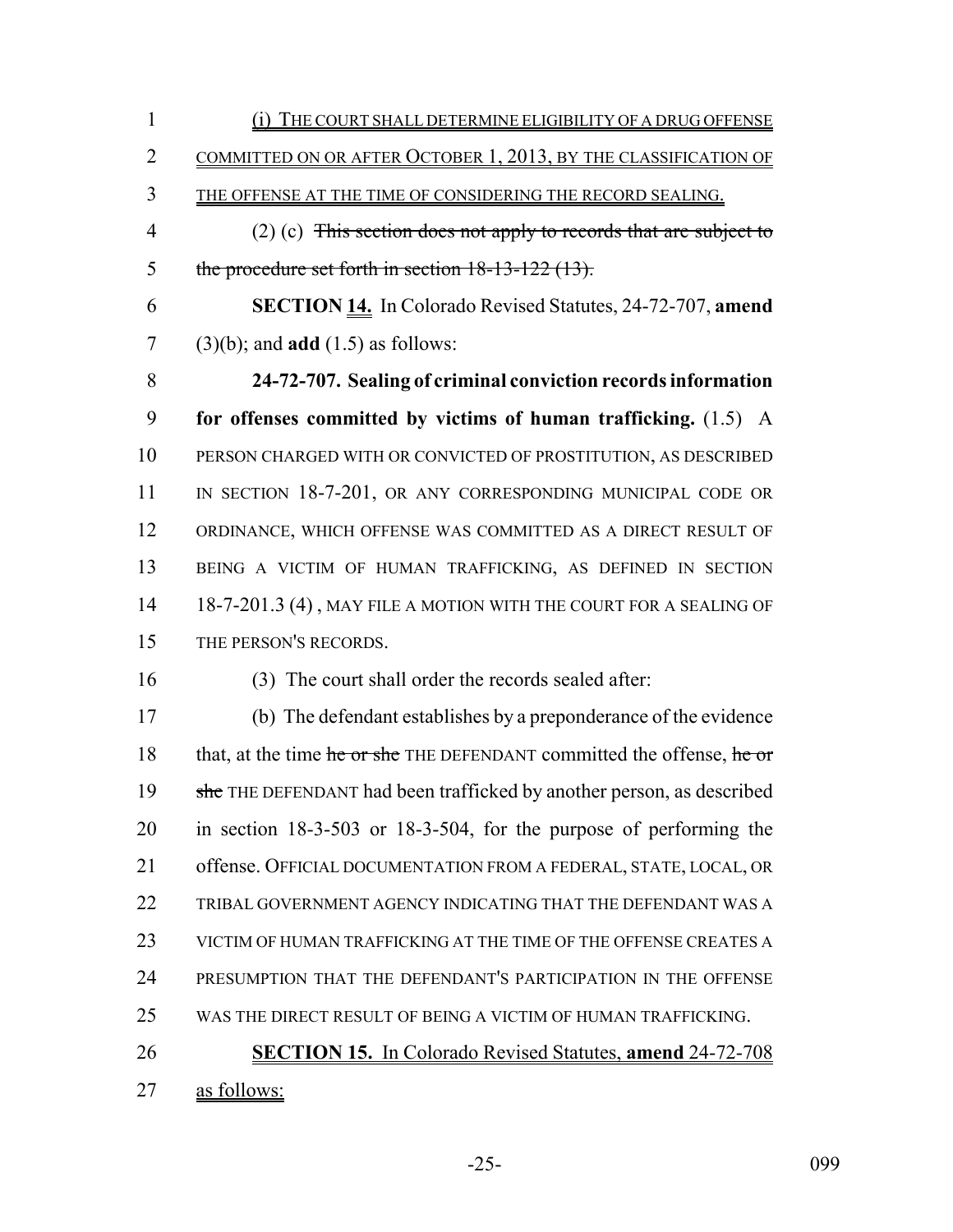| 1              | 24-72-708. Sealing of criminal conviction records information                     |
|----------------|-----------------------------------------------------------------------------------|
| $\overline{2}$ | for municipal offenses for convictions. (1) Sealing of conviction _______________ |
| 3              | records. (a) (I) A defendant may file a motion IN THE CRIMINAL CASE in            |
| $\overline{4}$ | which any conviction records pertaining to the defendant for a municipal          |
| 5              | violation are located for the sealing of the conviction records WITHIN THE        |
| 6              | TIME FRAMES DESCRIBED IN SUBSECTION $(1)(a)(II)$ OF THIS SECTION,                 |
| 7              | except basic identification information, if:                                      |
| 8              | (A) <del>The motion is filed three or more years after the date of the</del>      |
| 9              | final disposition of all criminal proceedings against the defendant or the        |
| 10             | <u>release of the defendant from supervision concerning a criminal</u>            |
| 11             | conviction, whichever is later; and THE DEFENDANT HAS NOT BEEN                    |
| 12             | CHARGED WITH OR CONVICTED OF A FELONY, MISDEMEANOR, OR                            |
| 13             | MISDEMEANOR TRAFFIC OFFENSE IN THREE OR MORE YEARS SINCE THE                      |
| 14             | DATE OF THE FINAL DISPOSITION OF ALL CRIMINAL PROCEEDINGS AGAINST                 |
| 15             | THE DEFENDANT OR THE DATE OF THE DEFENDANT'S RELEASE FROM                         |
| 16             | <b>SUPERVISION, WHICHEVER IS LATER; OR</b>                                        |
| 17             | <u>The defendant has not been charged or convicted of a felony,</u><br>B)         |
| 18             | <u>misdemeanor, or misdemeanor traffic offense in the three or more years</u>     |
| 19             | since the date of the final disposition of all criminal proceedings against       |
| 20             | him or her or the date of the defendant's release from supervision,               |
| 21             | <del>whichever is later; and</del> THE DEFENDANT HAS A SINGLE SUBSEQUENT          |
| 22             | CONVICTION THAT WAS NOT A FELONY AND DID NOT INVOLVE DOMESTIC                     |
| 23             | VIOLENCE, AS DEFINED IN SECTION $18-6-800.3(1)$ ; UNLAWFUL SEXUAL                 |
| 24             | <u>BEHAVIOR, AS DEFINED IN SECTION 16-22-102(9); OR CHILD ABUSE, AS</u>           |
| 25             | DEFINED IN SECTION 18-6-401.                                                      |
| 26             | The conviction records to be sealed are not for a misdemeanor                     |
| 27             | traffic offense committed either by a holder of a commercial learner's            |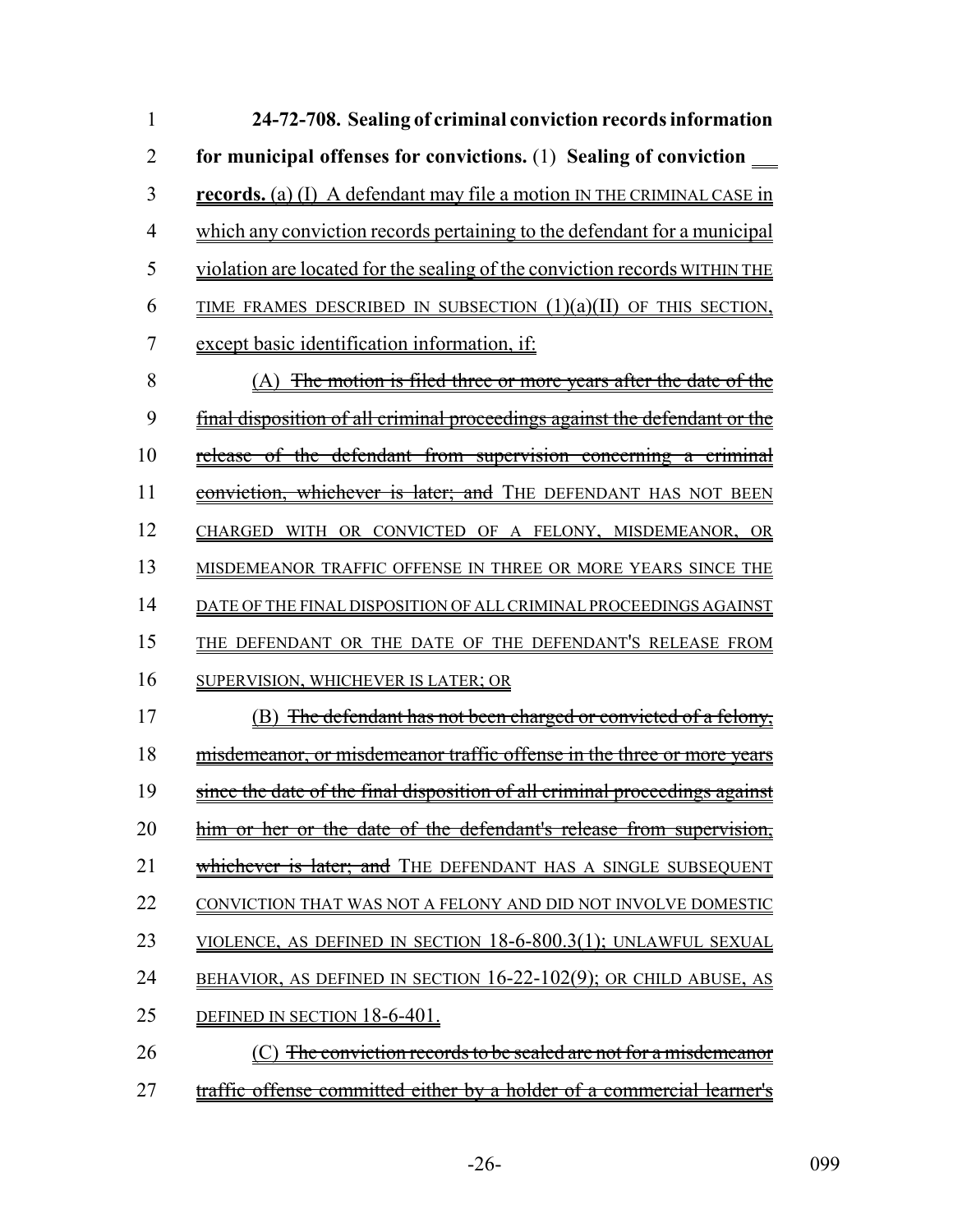|                | permit or a commercial driver's license, as defined in section 42-2-402, |
|----------------|--------------------------------------------------------------------------|
|                | or by the operator of a commercial motor vehicle, as defined in section  |
| 3 <sup>7</sup> | <del>42-2-402</del>                                                      |

4 (II) (A) Notwithstanding the provisions of subsection  $(1)(a)(I)(B)$ 5 of this section, a defendant may petition the district court of the district 6 in which any conviction records pertaining to the defendant for a 7 municipal violation, except a municipal assault or battery offense in 8 which the underlying factual basis involves domestic violence, as defined 9 in section 18-6-800.3 (1), or any other municipal violation in which the 10 underlying factual basis involves domestic violence, as defined in section  $11 \frac{18-6-800.3 (1)}{18-6}$ , or petty offense are located for the sealing of the 12 conviction records, except basic identification information, if: A MOTION 13 FILED PURSUANT TO SUBSECTION  $(1)(a)(I)$  OF THIS SECTION MAY BE FILED 14 THREE YEARS AFTER THE LATER OF THE DATE OF THE FINAL DISPOSITION 15 OF ALL CRIMINAL PROCEEDINGS AGAINST THE DEFENDANT OR THE RELEASE 16 OF THE DEFENDANT FROM SUPERVISION CONCERNING A CRIMINAL 17 CONVICTION. 18 (A) The defendant was convicted of a single offense that was not 19 a felony and did not involve domestic violence as defined in section 20  $18-6-800.3$  (1), unlawful sexual behavior as defined in section  $16-22-102$ 21  $(9)$ , or child abuse as defined in section  $18-6-401$ ; 22 (B) That offense occurred within three years of the date of the 23 final disposition of all criminal proceedings against him or her related to 24 the conviction that the defendant is seeking to have sealed or within three 25 years of the date of the defendant's release from supervision related to the 26 conviction that the defendant is seeking to have sealed, whichever is later;

27  $\alpha$  and A MOTION FILED PURSUANT TO SUBSECTION (1)(a)(II) OF THIS SECTION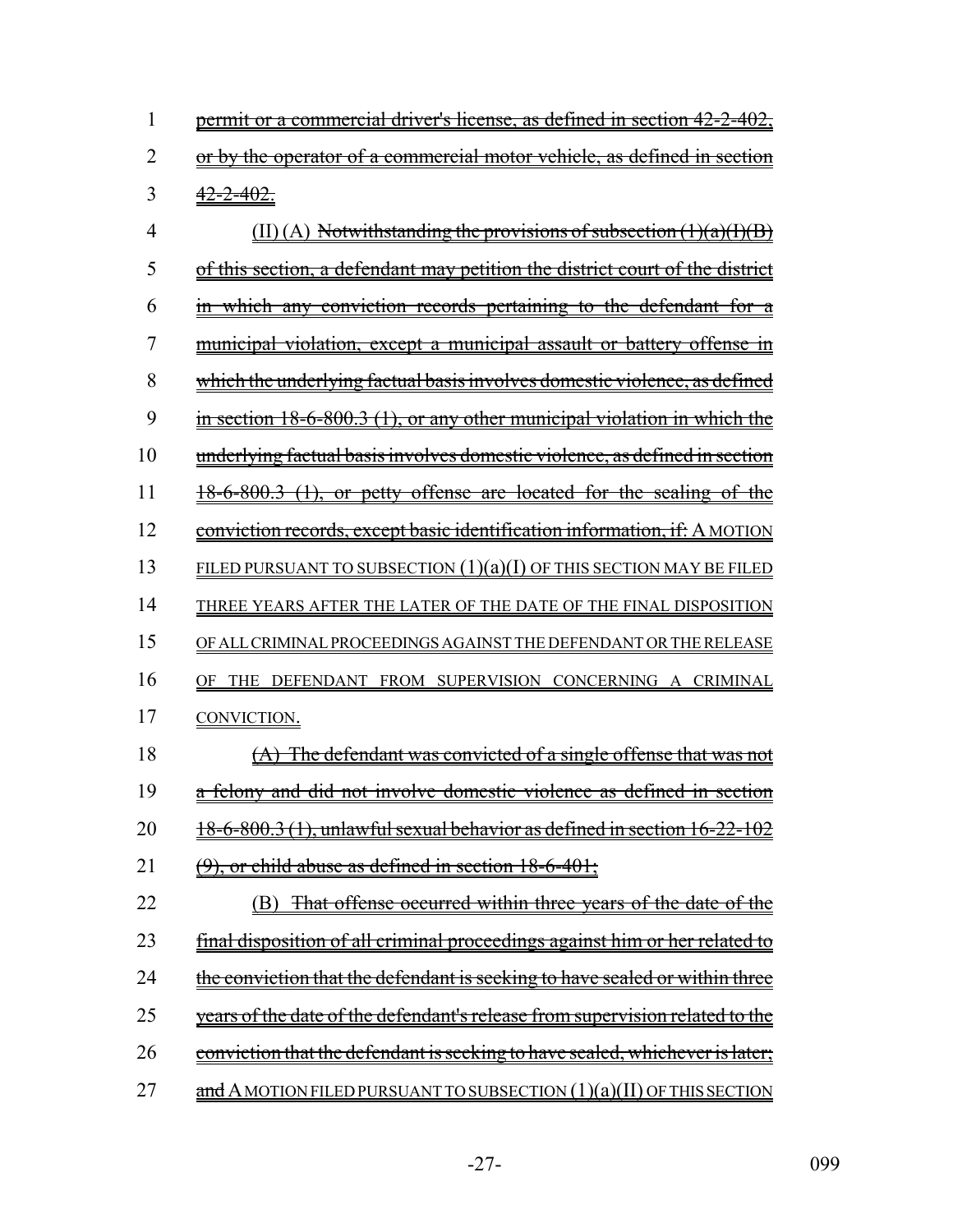| 1              | MAY BE FILED TEN YEARS AFTER THE DATE OF THE FINAL DISPOSITION OF            |
|----------------|------------------------------------------------------------------------------|
| 2              | ALL CRIMINAL PROCEEDINGS AGAINST THE DEFENDANT FOR<br><b>THE</b>             |
| 3              | SUBSEQUENT CRIMINAL CASE OR TEN YEARS AFTER THE DATE OF THE                  |
| $\overline{4}$ | DEFENDANT'S RELEASE FROM SUPERVISION FOR THE SUBSEQUENT                      |
| 5              | CRIMINAL CASE, WHICHEVER IS LATER. TO FILE A MOTION PURSUANT TO              |
| 6              | SUBSECTION $(1)(a)(II)$ OF THIS SECTION, THE DEFENDANT MUST NOT HAVE         |
| 7              | BEEN CONVICTED OF A FELONY, MISDEMEANOR, OR MISDEMEANOR TRAFFIC              |
| 8              | TEN OR MORE YEARS SINCE THE DATE OF THE FINAL<br>OFFENSE IN                  |
| 9              | DISPOSITION OF ALL CRIMINAL PROCEEDINGS AGAINST THE DEFENDANT                |
| 10             | FOR THE SUBSEQUENT CRIMINAL CASE OR IN THE TEN OR MORE YEARS                 |
| 11             | SINCE THE DATE OF THE DEFENDANT'S RELEASE FROM SUPERVISION FOR               |
| 12             | THE SUBSEQUENT CASE, WHICHEVER IS LATER.                                     |
| 13             | The defendant has not been convicted of a felony,                            |
| 14             | misdemeanor, or misdemeanor traffic offense in the ten or more years         |
| 15             | since the date of the final disposition of all criminal proceedings against  |
| 16             | him or her for the subsequent criminal case or in the ten or more years      |
| 17             | since the date of the defendant's release from supervision for the           |
| 18             | subsequent case, whichever is later.                                         |
| 19             | (b) Upon filing the petition MOTION, the defendant shall pay the             |
| 20             | filing fee required by law.                                                  |
| 21             | (2) (a) Upon the filing of a motion, the court shall review the              |
| 22             | motion and determine whether there are grounds pursuant to this section      |
| 23             | to proceed to a hearing on the petition MOTION. If the court determines      |
| 24             | that the motion on its face is insufficient or if the court determines that, |
| 25             | after taking judicial notice of matters outside the motion, the defendant    |
| 26             | is not entitled to relief pursuant to this section, the court shall enter an |
| 27             | order denying the motion and mail a copy of the order to the defendant.      |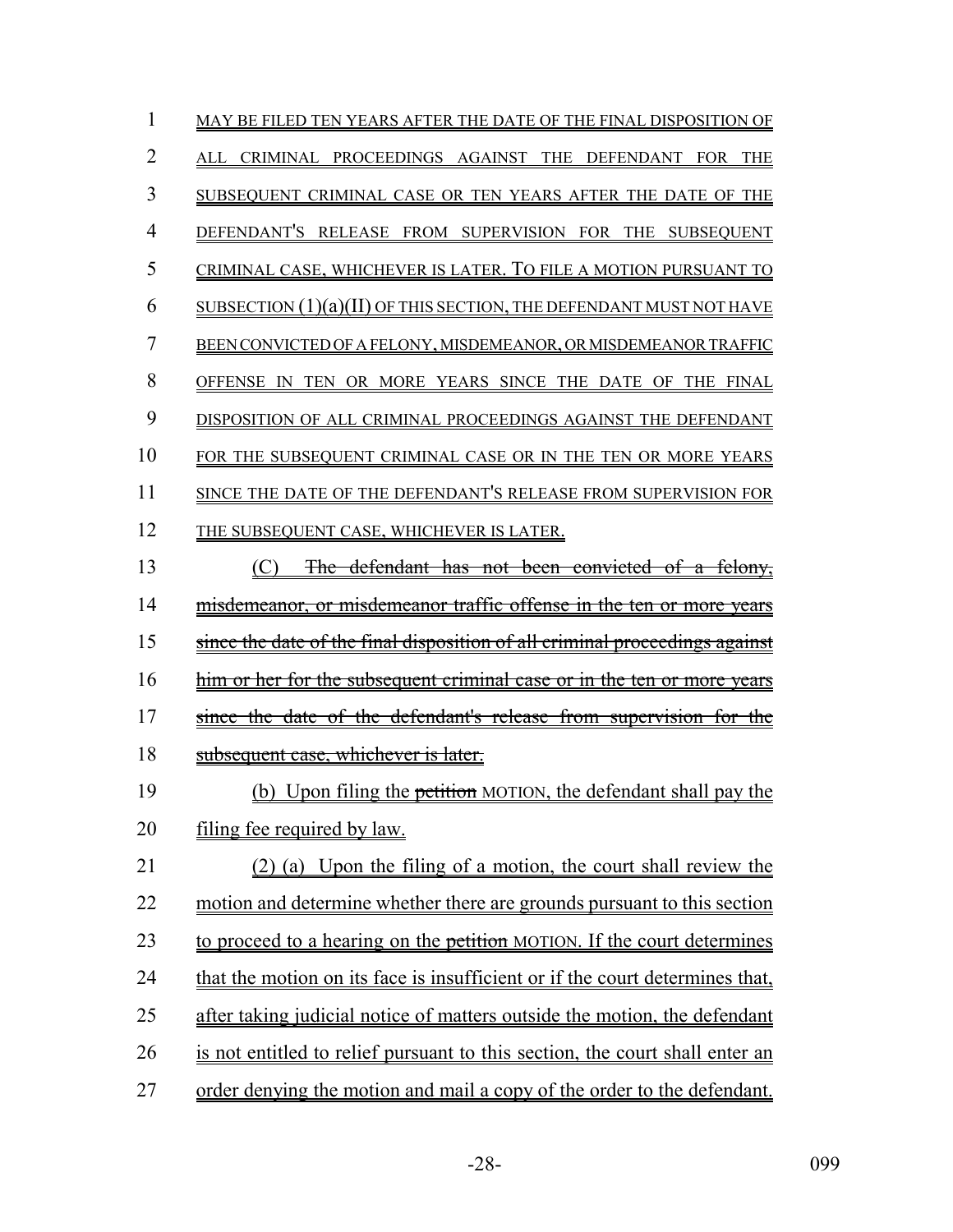| $\mathbf{1}$   | The court's order shall specify the reasons for the denial of the motion.               |
|----------------|-----------------------------------------------------------------------------------------|
| $\overline{2}$ | (b) IF THE PROSECUTOR FILES A WRITTEN OBJECTION, THE COURT                              |
| $\overline{3}$ | SHALL SET A DATE WITHIN FORTY-TWO DAYS OF THE FILING OF THE                             |
| $\overline{4}$ | MOTION FOR A HEARING AND THE COURT SHALL NOTIFY THE PROSECUTING                         |
| 5              | ATTORNEY, THE MUNICIPAL POLICE DEPARTMENT OR LOCAL LAW                                  |
| 6              | ENFORCEMENT AGENCY, AND ANY OTHER PERSON OR AGENCY IDENTIFIED                           |
| $\overline{7}$ | BY THE DEFENDANT. If the court determines that the petition MOTION is                   |
| 8              | sufficient on its face and that no other grounds exist at that time for the             |
| 9              | court to deny the petition pursuant to this section MOTION, the court shall             |
| 10             | set a date for a hearing and the court shall notify by certified mail the               |
| 11             | prosecuting attorney, the arresting agency, and any other person or agency              |
| 12             | identified by the defendant GRANT THE MOTION.                                           |
| 13             | $\left(\frac{1}{2}\right)$ (c) After the hearing described in subsection (2) SUBSECTION |
| 14             | $(2)(b)$ of this section is conducted and if the court finds that the harm to           |
| 15             | the privacy of the defendant or the dangers of unwarranted, adverse                     |
| 16             | consequences to the defendant outweigh the public interest in retaining                 |
| 17             | public access to the conviction records, the court may order the                        |
| 18             | conviction records, except basic identification information, to be sealed.              |
| 19             | In making this determination, the court shall, at a minimum, consider the               |
| 20             | factors in section $24-72-706$ (1)(g).                                                  |
| 21             | <b>SECTION 16.</b> In Colorado Revised Statutes, 24-72-709, amend                       |
| 22             | $(2)(a)$ and $(4)(b)$ as follows:                                                       |
| 23             | 24-72-709. Sealing of criminal conviction records information                           |
| 24             | for multiple conviction records. $(2)$ (a) If the offense or highest offense            |
| 25             | of the multiple offenses is an ELIGIBLE CIVIL INFRACTION AND NOT AN                     |
| 26             | <u>OFFENSE OR CIVIL INFRACTION LISTED IN SUBSECTION <math>(5)(a)</math> OF THIS</u>     |
| 27             | <b>SECTION</b> , eligible petty offense, or eligible petty drug offense, the petition   |